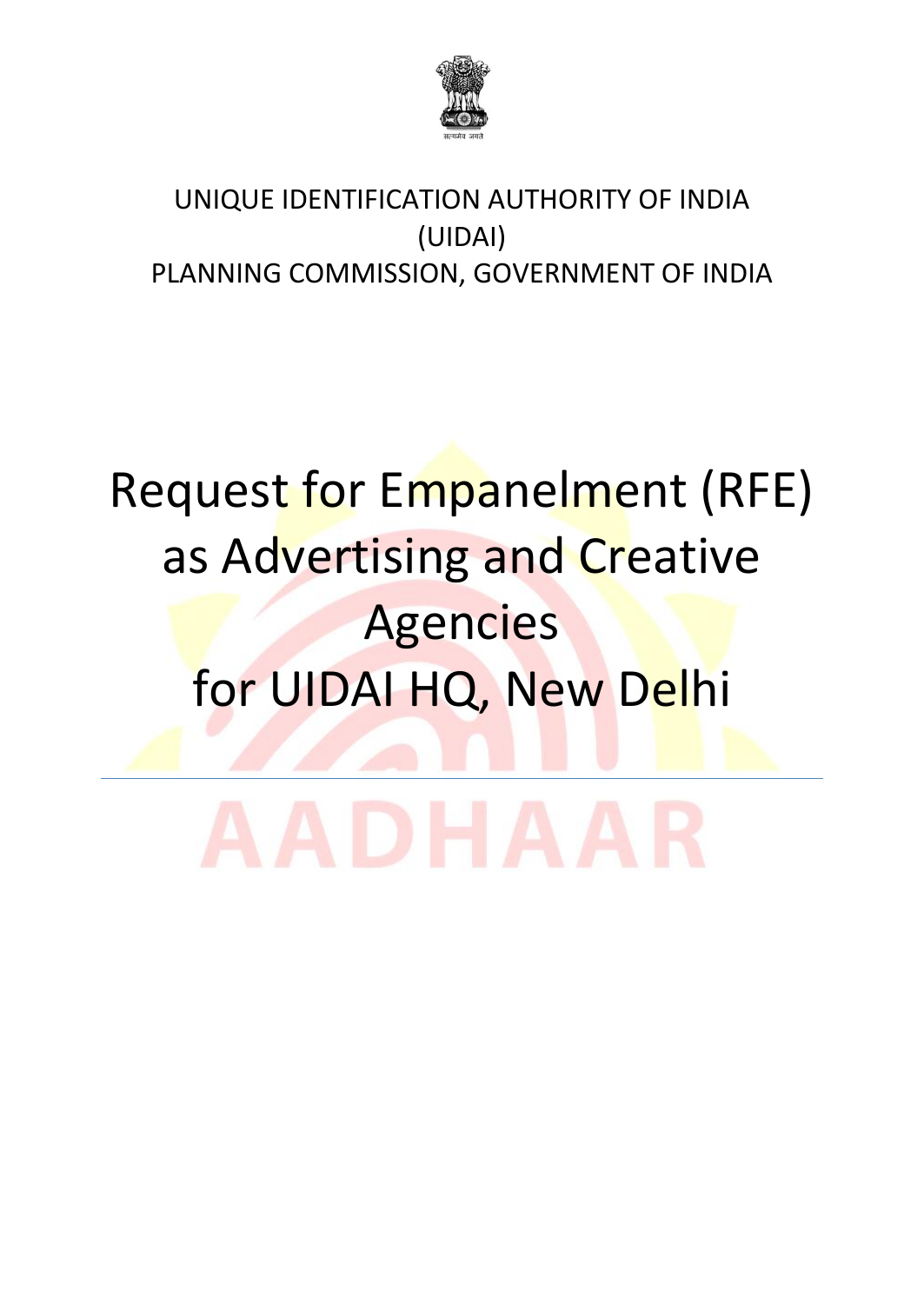

#### Government of India Unique Identification Authority of India 3<sup>rd</sup> Floor, Tower II, Jeevan Bharati Building, Connaught Circus, New Delhi 110001

#### **REQUEST FOR EMPANELMENT (RFE) AS ADVERTISING AND CREATIVE AGENCY FOR AADHAAR MULTI-MEDIA CAMPAIGN**

The Unique Identification Authority of India, Headquarter, New Delhi on behalf of the President of India, invites applications in the prescribed proforma for empanelment as advertising and creative agency (hereinafter referred to as "Agency") for Headquarter, New Delhi for multi-media campaign of Aadhaar. **Please go through the full document available at [http://uidai.gov.in/.](http://uidai.gov.in/)**

- **1.** Proposal must be submitted at the UIDAI Headquarters, New Delhi office in one sealed envelope marked as "Proposal for Empanelling as Advertising and Creative Agency for UIDAI Headquarter, New Delhi" containing the "Technical bid" along with the documents that are required to be submitted as explained in 3.3.1 of the RFE document and Annexure I, II and III of the RFE. The name and contact details of the firm should be on all the envelopes. **The processing fee must be submitted with the Technical bid.**
- 2. The agency will be selected as per the evaluation mechanism of this RFE.
- 3. The sealed envelope should reach by April 4**, 2014 before 1500 hours** addressed to **ADG (Media)**

**Unique Identification Authority of India (UIDAI) 2 nd Floor, Tower I, Jeevan Bharati Building Connaught Circus New Delhi 110001**

- 4. The Technical bid must contain Demand Draft(s) of Rs.1000/- as processing fee, drawn in favour of "PAO, UIDAI, New Delhi" payable at New Delhi as processing fee, failing which the bids shall declared as non-responsive and rejected.
- 5. Firms may send one representative on their behalf to be present on April 7, 2014 at 15.00 A.M. when the sealed envelope covers for technical bid are opened.
- 6. Firms may contact ADG (Media) at Unique Identification Authority of India (UIDAI), 2<sup>nd</sup> Floor, Tower I, Jeevan Bharati Building, Connaught Circus, New Delhi 110001, for any clarification on the RFE before March 24, 2014
- 7. UIDAI reserves the right to reject any or all of the responses to this RFE without assigning any reason. UIDAI takes no responsibility for delay, loss or non-receipt of response to RFE.
- 8. **On the basis of scores given by the committee, it is envisaged to engage eight firms for the services as per scope of work listed under "2.4" of this RFE.**

#### **Important dates:**

| S No. | <b>Activity</b>                                               | <b>Date</b>                 |
|-------|---------------------------------------------------------------|-----------------------------|
|       | Last date for submission of queries                           | March 24, 2014              |
|       | Last date for submission of<br>response to RFE                | April 4, 2014 by 1500 hours |
| 3     | Date and time for opening of<br>technical bid envelope covers | April 7, 2014 at 1500 hours |

Assistant Director General (Media)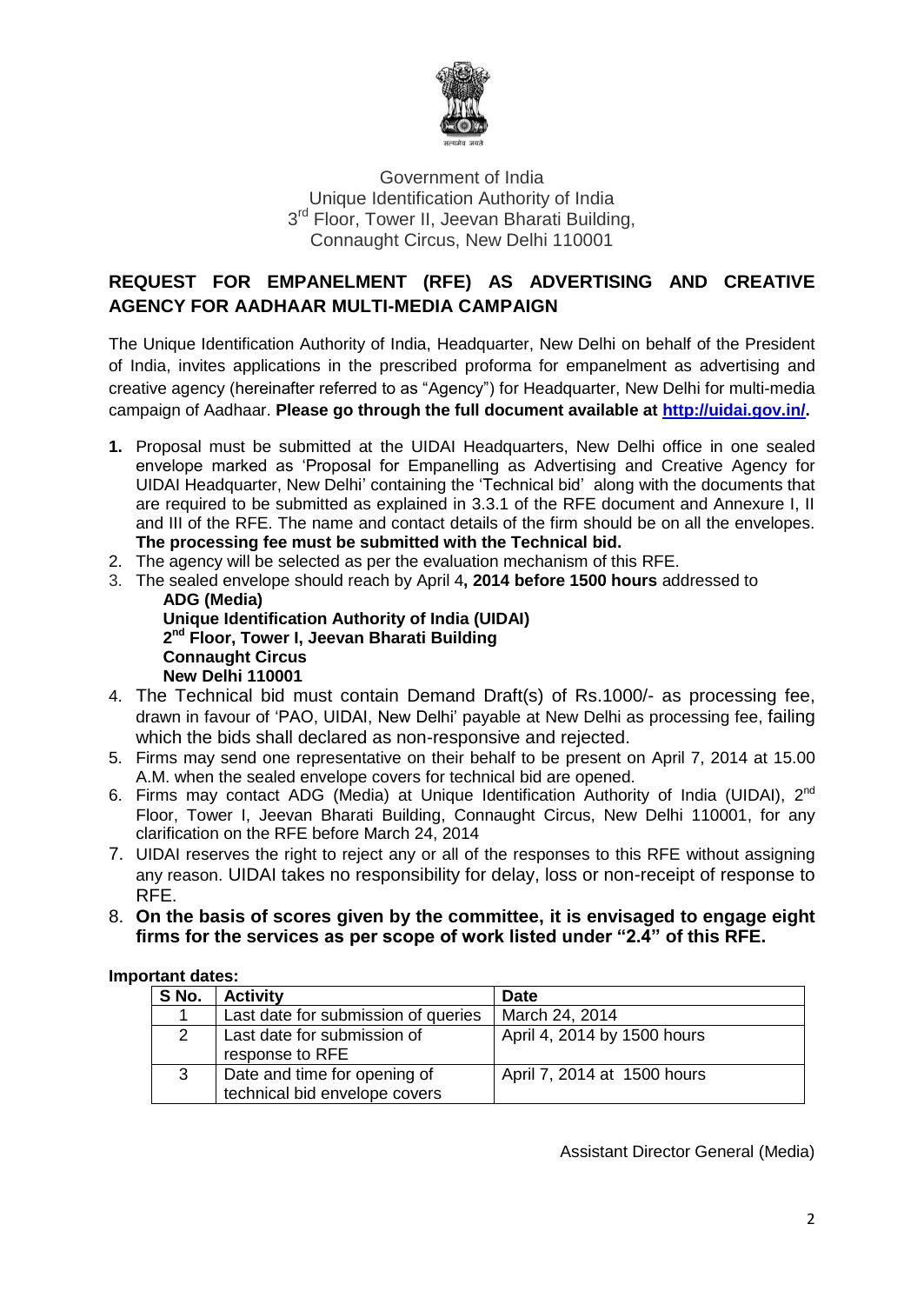### **TABLE OF CONTENTS**

#### **PROPOSAL FOR EMPANELLING ADVERTISING AND CREATIVE AGENCIES FOR AADHAAR CAMPAIGN**

| <b>SECTION I: BACKGROUND</b>                                  | 5         |
|---------------------------------------------------------------|-----------|
| <b>SECTION II-CAMPAIGN REQUIREMENTS</b>                       | $6 - 8$   |
| 2.1 Purpose                                                   |           |
| <b>2.2 Target Audience</b>                                    |           |
| 2.3 Objectives                                                |           |
| 2.4 Scope of Work for Agencies                                |           |
| 2.5 Other information                                         |           |
| <b>SECTION III: ELIGIBILITY CRITERIA</b>                      | $9 - 10$  |
| 3.1 General Eligibility                                       |           |
| <b>3.2 Qualification Criteria</b>                             |           |
| <b>3.3 Instructions to Applicants</b>                         |           |
| 3.4 Disqualification                                          |           |
| 3.5 Important Dates                                           |           |
| <b>SECTION IV EVALUATION AND EMPANELMENT PROCEDURE</b>        | $11 - 12$ |
| <b>4.1 Evaluation process</b>                                 |           |
| 4.2 Empanelment                                               |           |
| <b>4.3 Allocation of Work</b>                                 |           |
| <b>SECTION V: GENERAL CONDITIONS</b>                          | 13        |
| 5.1 Processing Fee                                            |           |
| <b>5.2 Penalties</b>                                          |           |
| 5.3 Performance Bank Guarantee (PBG)                          |           |
| <b>SECTION VI: GENERAL TERMS AND CONDITIONS OF AGGREEMENT</b> |           |
| <b>6.1 Nativity</b>                                           |           |
| <b>6.2 Relationship</b>                                       |           |
| 6.3 Right to rejection and right to annulment                 |           |
| 6.4 No obligation                                             |           |
| <b>6.5 Fraud and Corruption</b>                               |           |
| <b>6.6 Confidentiality</b>                                    |           |
| <b>6.7 Governing Language</b>                                 |           |
| 6.8 Applicable Law                                            |           |
| <b>6.9 Jurisdiction of Courts</b>                             |           |
| 6.10 Frequency of Empanelment Process                         |           |
| <b>6.11 Advertising and Promotion</b>                         |           |
| 6.12 Indemnity                                                |           |
| 6.13 Termination / Withdrawal                                 |           |
| 6.14 Only one application                                     |           |
| 6.15 Amendment                                                |           |
| <b>6.16 Disclaimer</b>                                        |           |
| <b>6.17 Binding Clause</b>                                    |           |
| 6.18 Agency's Integrity                                       |           |
| 6.19 Agency's Obligations                                     |           |
| <b>SECTION VII: SPECIFIC TERMS AND CONDITIONS</b>             | 18        |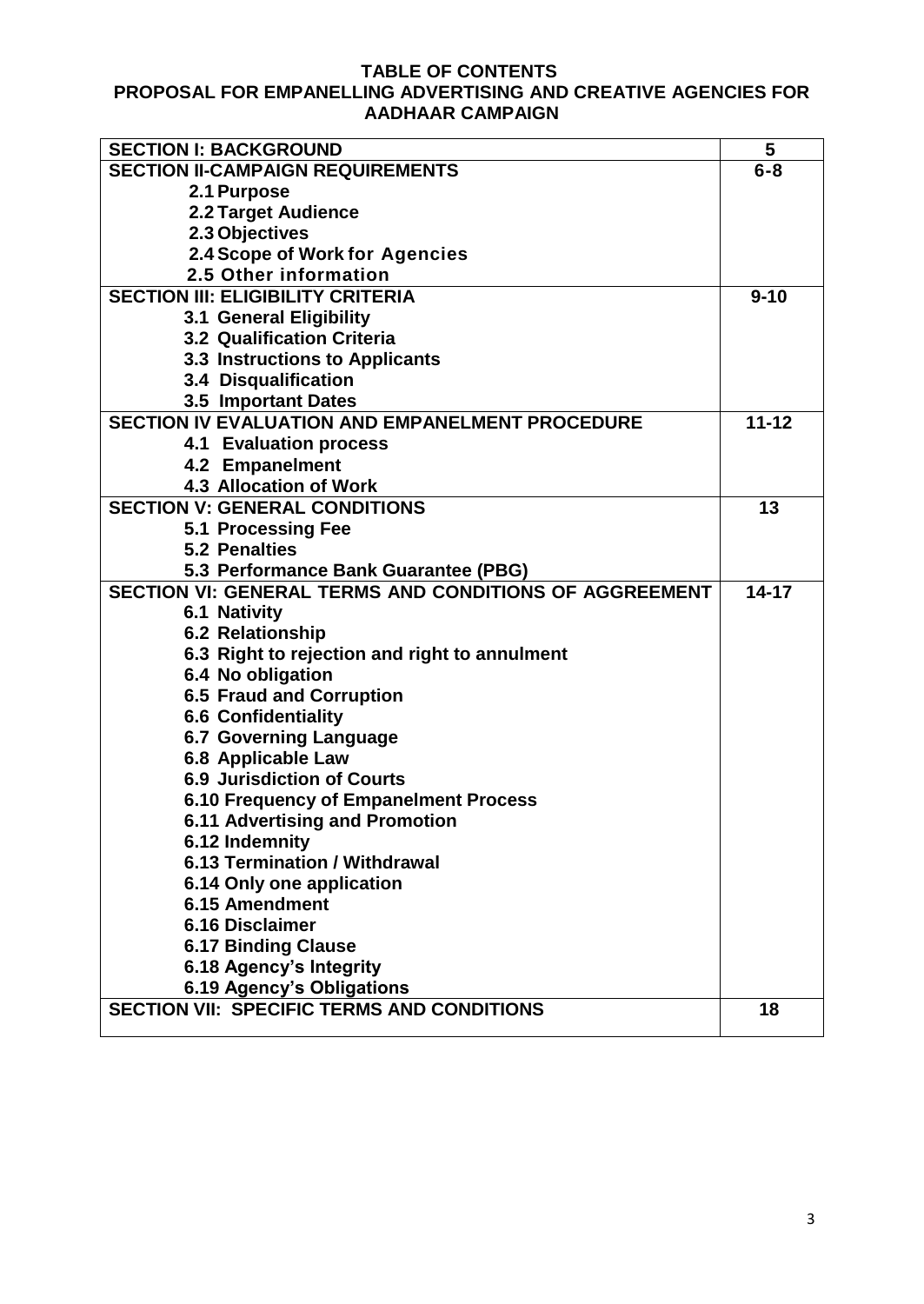| <b>ANNEXURE I: DECLARATION (ON THE RESPONDENT'S LETTER HEAD)</b>    |           |
|---------------------------------------------------------------------|-----------|
| <b>ANNEXURE II: QUALIFICATION CRITERIA</b>                          | $20 - 21$ |
| ANNEXURE III: CHECKLIST FOR SUBMISSION OF RESPONSE TO<br><b>RFE</b> | 22        |
| <b>ANNEXURE IV: TERMS AND CONDITIONS OF AGREEMENT</b>               |           |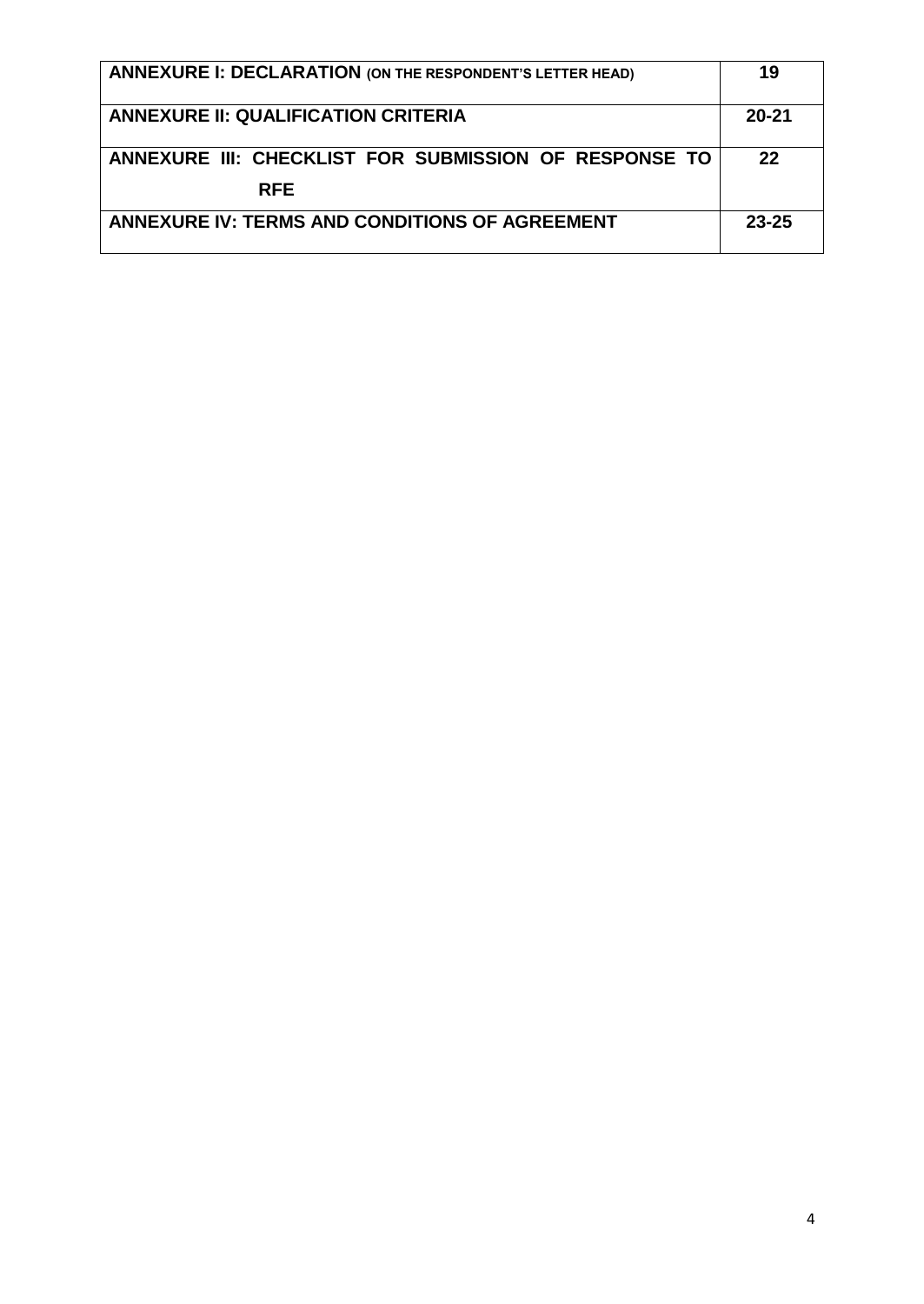#### **SECTION I: BACKGROUND**

#### **Unique Identification Authority of India"s Mission**

The Unique identification number (Aadhaar) is issued by the UIDAI to all residents in the country. The number is:

- a) Verifiable in an online, cost-effective manner
- b) Based on biometrics
- c) Robust enough to eliminate duplicate and fake identities in databases.

The impact of the UIDAI initiative will be wide-ranging. For residents across the country, Aadhaar will be a transformational number which will improve the delivery of welfare programs and will provide residents, particularly the poor, greater access to resources and services. Enrolment for the number is done through registrars across the country that the Authority has partnered with. Such registrars may include State Governments, PSUs, banks etc. These registrars may in turn, partner with enrolling agencies to enrol residents into the UIDAI database.

UIDAI Headquarters intends to empanel a limited number of reputed advertising agencies for the work of Information, Education, Communication (IEC) campaign and other activities at the national level under the guidelines specified herein.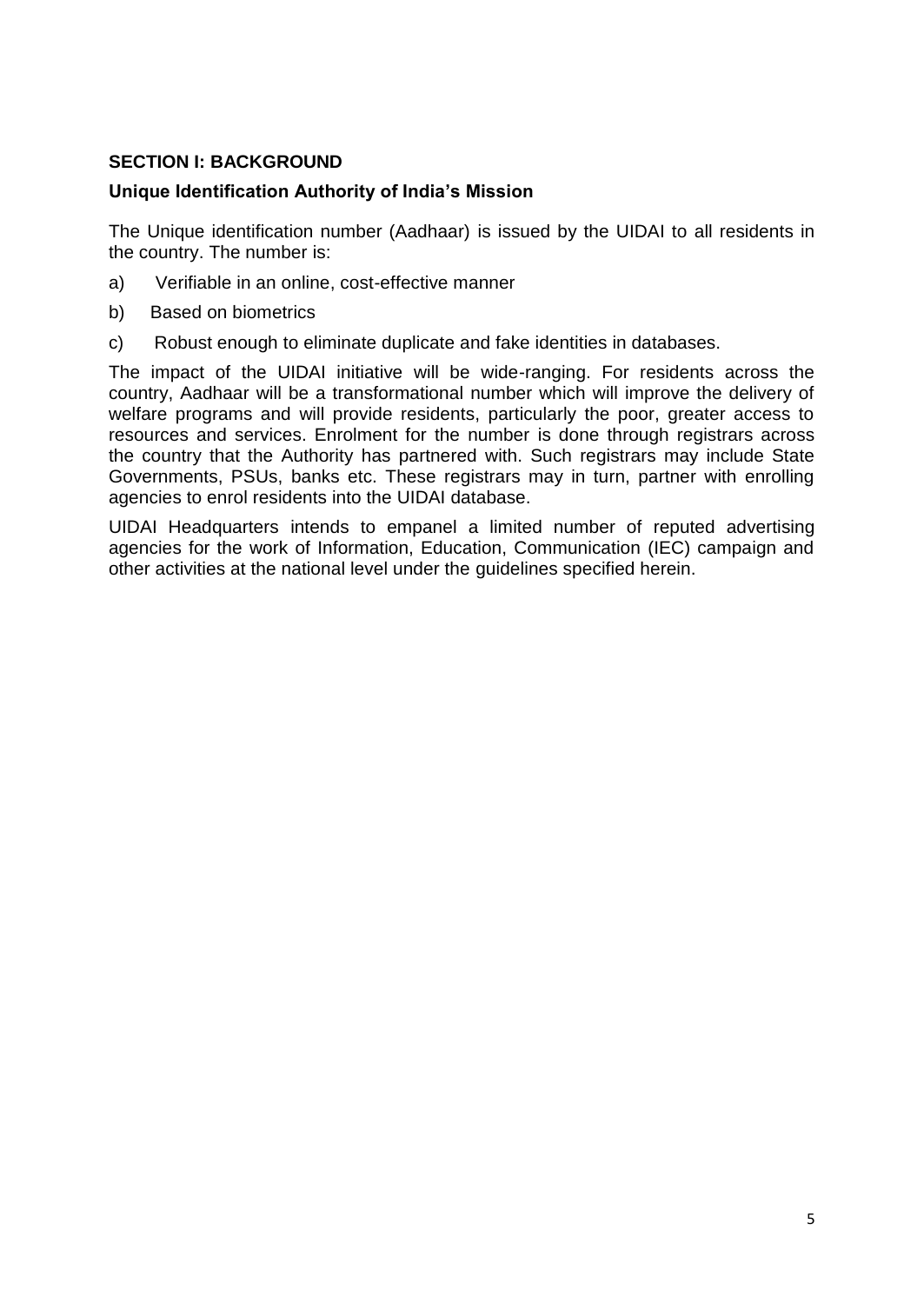#### **SECTION II: CAMPAIGN REQUIREMENT**

#### **2.1 Purpose**

Although Aadhaar enrolments are progressing at a satisfactory pace, across the country, there is still a great need to communicate to Residents of India especially the underprivileged segment about the benefits of Aadhaar and the role it can play in their day to day life. A massive awareness campaign is required to educate people about the Aadhaar enrolment process and the benefits of Aadhaar.

A project of this scale with a special focus on BPL/marginalized segment requires the creation of a well-planned and detailed multi-media communication strategy and thorough execution on pan-India basis that can help meet the objectives of the program. It is therefore imperative that consistent messages are conveyed across all communication media.

#### **2.2 Target Audience**

- Residents at large
- State Governments/Registrars
- Enrolling agencies/other stakeholders

#### **2.3 Objectives**

The main objectives of Aadhaar campaign are as follows:

- **Create awareness** amongst the identified target audience about Aadhaar
- **Educate** all the partners and residents to make them aware of the various usages and benefits, which can be derived from Aadhaar

#### **2.4 Scope of Work for agencies**

**2.4.1 Will focus on implementing a national level communication strategy to ensure the specified target audience understands Aadhaar, its enrolment process, benefits of having an Aadhaar and the various Aadhaar based applications.**

**2.4.1.1** The Agency is expected to design creatives in multiple languages as per Eighth schedule of the Constitution of India, for various media as per the requirement of the UIDAI Headquarters

#### **2.4.2 Information, Education and Communication (IEC), including but not limited to following activities**

- **2.4.2.1** Conceptualization, designing and scripting of Information, Education and Communication (IEC) materials
	- o Print media: Newspapers, magazines
	- o Various internet portals/websites of other organizations.
	- o Information material: pamphlets, leaflets, brochures, etc.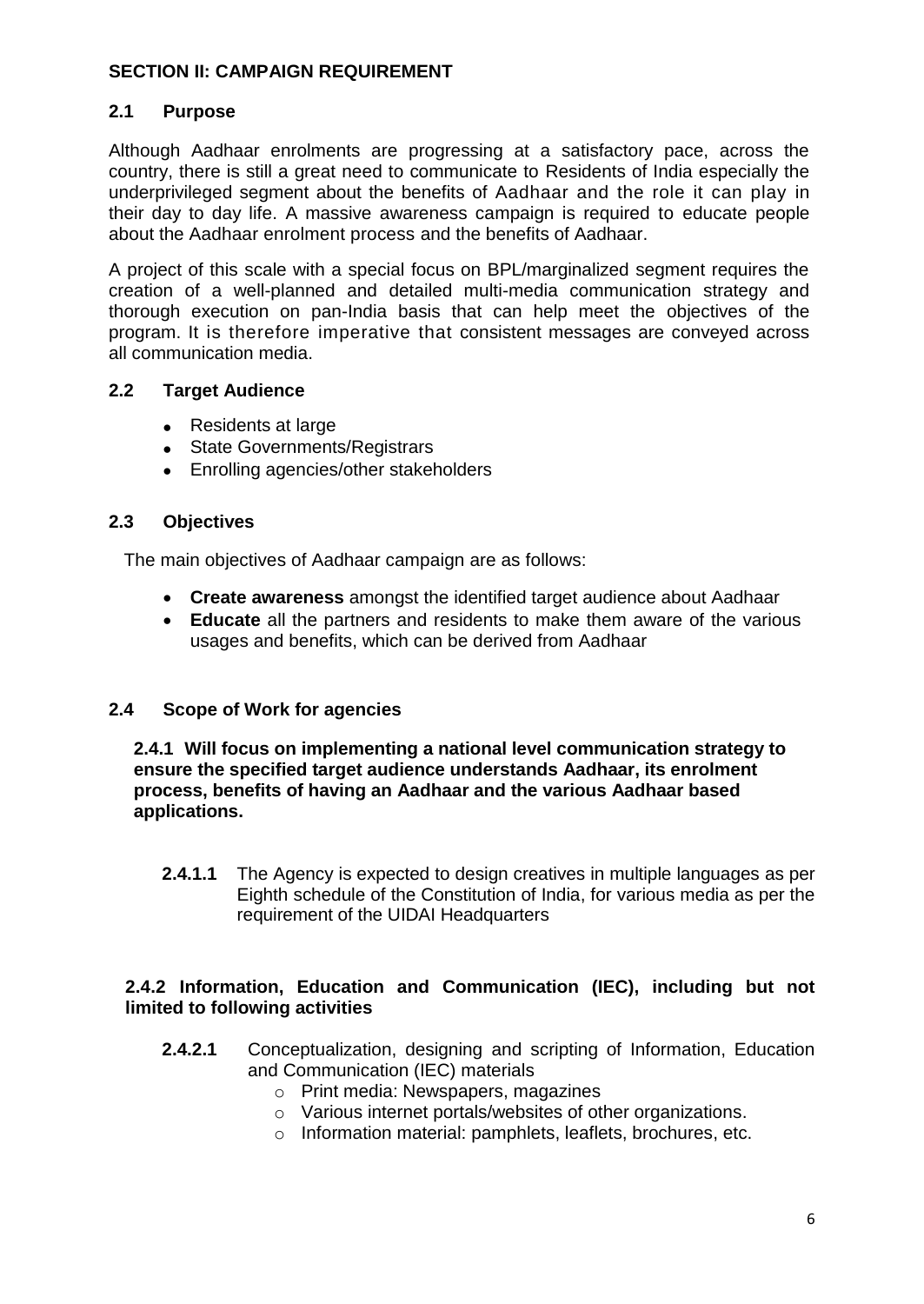- o Outdoors: posters, handouts, banners, hoarding, display panels etc.
- o Training material
- o Other mass communication materials
- o Digital media
- **2.4.2.2** Development of creatives for print media advertisements (design, lay out, copy writing and colour scheme)
	- o Recruitment and empanelment
	- o Notifications and Tender Notices advertising
	- o Adaptation of creatives in regional languages according to cultural background
	- o Translation of printed creatives in regional languages
- **2.4.2.3** Development of other IEC print materials for outdoor publicity like, booklets, folders, leaflets, posters, calendars, diaries, advertisements in railway reservation tickets, electricity and gas bills, postal stationeries etc.
	- $\circ$  Cover design and text layout for printed publicity
	- o Adaptation of the creative as per local requirements e.g. hoardings, posters, banners, leaflets
	- o Creation of complete Aadhaar brand identity templates, kits and manuals for use across situations and by Registrars, Enrolling Agencies and other UIDAI partners
- **2.4.2.4** Conceptualization and design of outdoor material for IEC activities like hoardings, bus/train panels, bus shelters, mobile van, illuminated signage, wall paintings, display panels, other exhibition materials etc.
	- o Adaptation of creatives for outdoor publicity and exhibition.
	- o Banners, bus panels, hoardings, railways stands and other media
- **2.4.2.5** Conceptualization and design of IEC materials for dissemination of information through innovative mediums like social media, mobile telephone and other modes of interpersonal communication
- **2.4.2.6** Creation of backdrop, standees, and other publicity materials for events, press briefings/conferences, exhibitions, interviews etc.

#### **2.4.3 Provide professional services for publication of RFEs, NITs of UIDAI and advertisements in all leading National/ Regional Newspapers**.

2.4.3.1 A media list comprising the suitable newspapers, magazines will be prepared keeping in view the need and relevance of advertisement message and the target readers.

#### **2.5 Other Information**

**2.5.1** The client servicing team of the agency must be available to UIDAI Headquarter, New Delhi as and when required by UIDAI.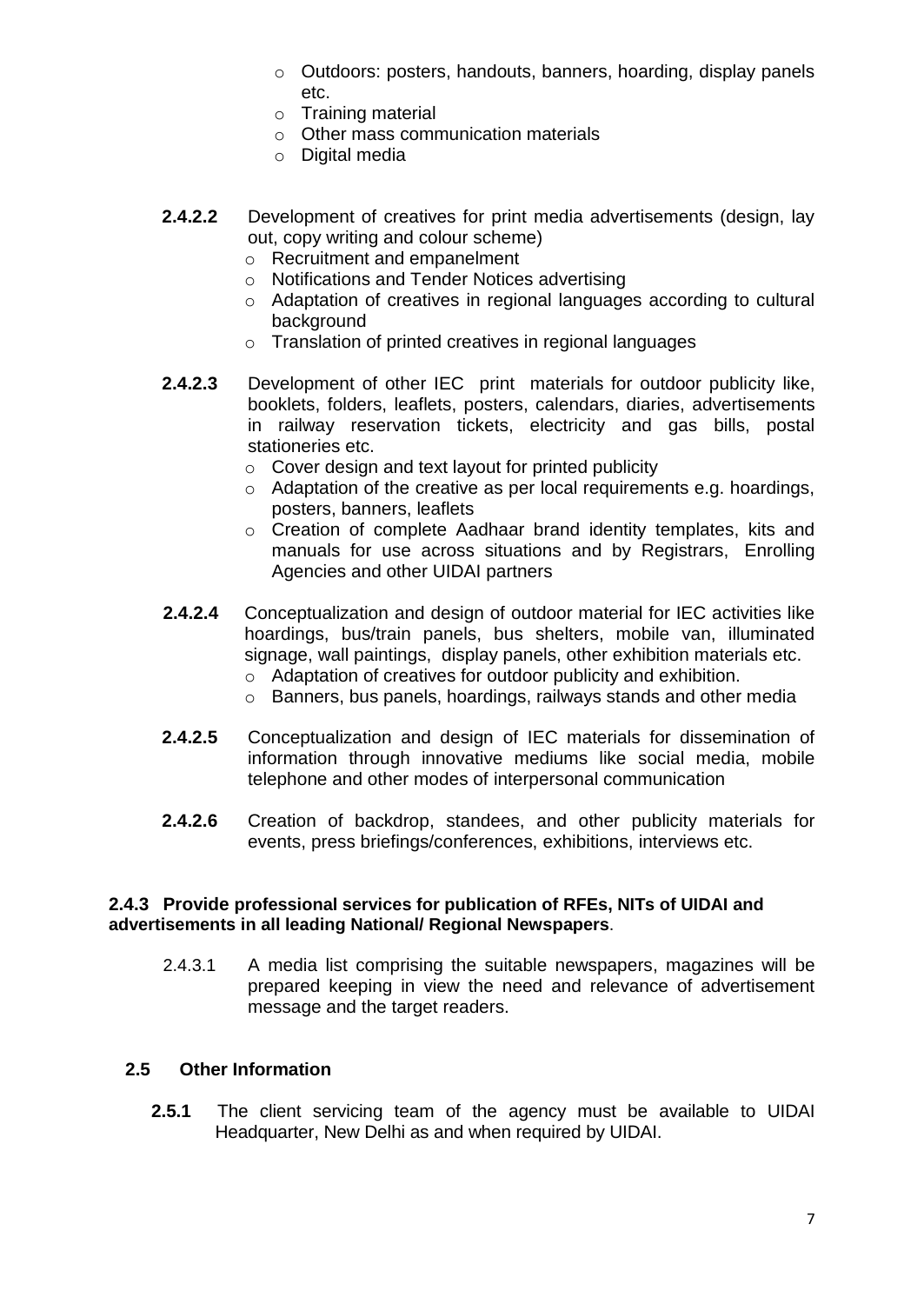- **2.5.2** The production of IEC material and release of advertisements for works listed in 2.4.2 and 2.4.3 will be at DAVP rates, applicable on the date of delivery/release.
- **2.5.3** The empanelment shall be initially for one year from the date of accepting the terms and conditions (as given under Annexure IV) by the empanelled agencies. UIDAI reserves the right to extend the same on yearly basis up to two additional years based on periodic reviews to assess the performance during the specified duration of empanelment at the same terms and conditions. UIDAI shall be free to curtail the empanelment at any time during the period of empanelment, without assigning any reason.
- **2.5.4** The empanelled agencies will be required to obtain permission/license/ clearance from the concerned regulatory/statutory authorities at all stages at their own cost prior to releasing any publicity material.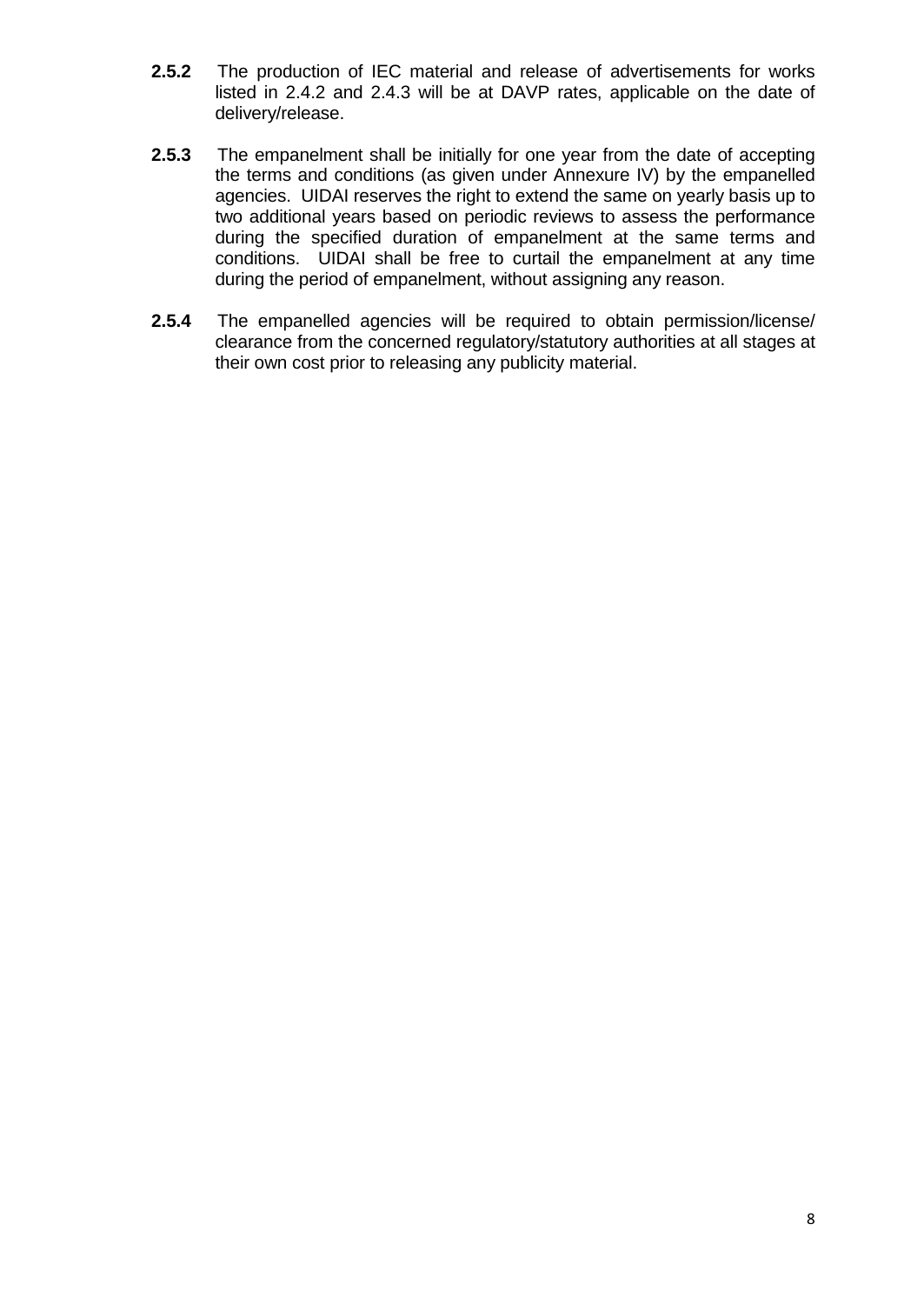#### **SECTION III: ELIGIBLITY CRITERIA**

#### **3.1 General Eligibility**

The RFE can be responded to only by registered business entities that have their registered/Head office/branch office in Delhi/NCR as per INS book 2012-2013. **No consortia/joint ventures shall be allowed to apply for empanelment.**

The business entity must be incorporated under any of the following Acts - The Partnership Act, 1932 or the Limited Liability Partnership Act 2008 or the Companies Act 1956. Along with the General Eligibility criteria, prescribed herein, Respondent has to satisfy the following qualification criteria for empanelment.

#### **3.2 Qualification Criteria\***

| <b>Criteria</b>                                                                                                                                                                                                                                           | Minimum requirement at the time of<br>filing response to RFE                                                                                                 |
|-----------------------------------------------------------------------------------------------------------------------------------------------------------------------------------------------------------------------------------------------------------|--------------------------------------------------------------------------------------------------------------------------------------------------------------|
| Certificate of Registration                                                                                                                                                                                                                               | The firm should posses and furnish proofs<br>for certificate of registration/incorporation.<br>It should also provide the PAN & Service<br>Tax registration. |
| <b>INS Accreditation</b><br>should<br><b>INS</b><br>The firm/company<br>have<br>Accreditation                                                                                                                                                             | For last five years ending FY 2013-14                                                                                                                        |
| <b>Financial Turnover</b><br>Annual turnover in each of the last 3 financial<br>years                                                                                                                                                                     | Rs.20 crores per annum ending FY 2012-<br>13                                                                                                                 |
| maOffice location<br>Registered/Head office/Branch office basis<br>the INS handbook                                                                                                                                                                       | Fully operational branch/head office in<br>Delhi/NCR as per INS handbook 2012-13                                                                             |
| <b>Past Work</b>                                                                                                                                                                                                                                          | 5 best projects undertaken in last 2 years<br>ending FY 2013-14, preferably in social<br>sector/Government projects                                          |
| <b>Credentials of Client Servicing Team</b>                                                                                                                                                                                                               | Should have adequate<br>personnel<br>to<br>handle<br>multi-media/multi-lingual<br>$a -$<br>campaign. Submit CVs of the team<br>intended to be deployed       |
| Should<br>not<br>be<br>blacklisted/debarred/suspended/banned from<br>business dealings by Ministry of Planning<br>(Planning Commission), Gol or by Ministry of<br>Commerce, Gol that is current as on the last<br>date of filing of responses to this RFE | A Declaration stating to this effect is<br>required to be signed<br>by authorised<br>signatory of the agency                                                 |

**\*Please refer Annexure II for details**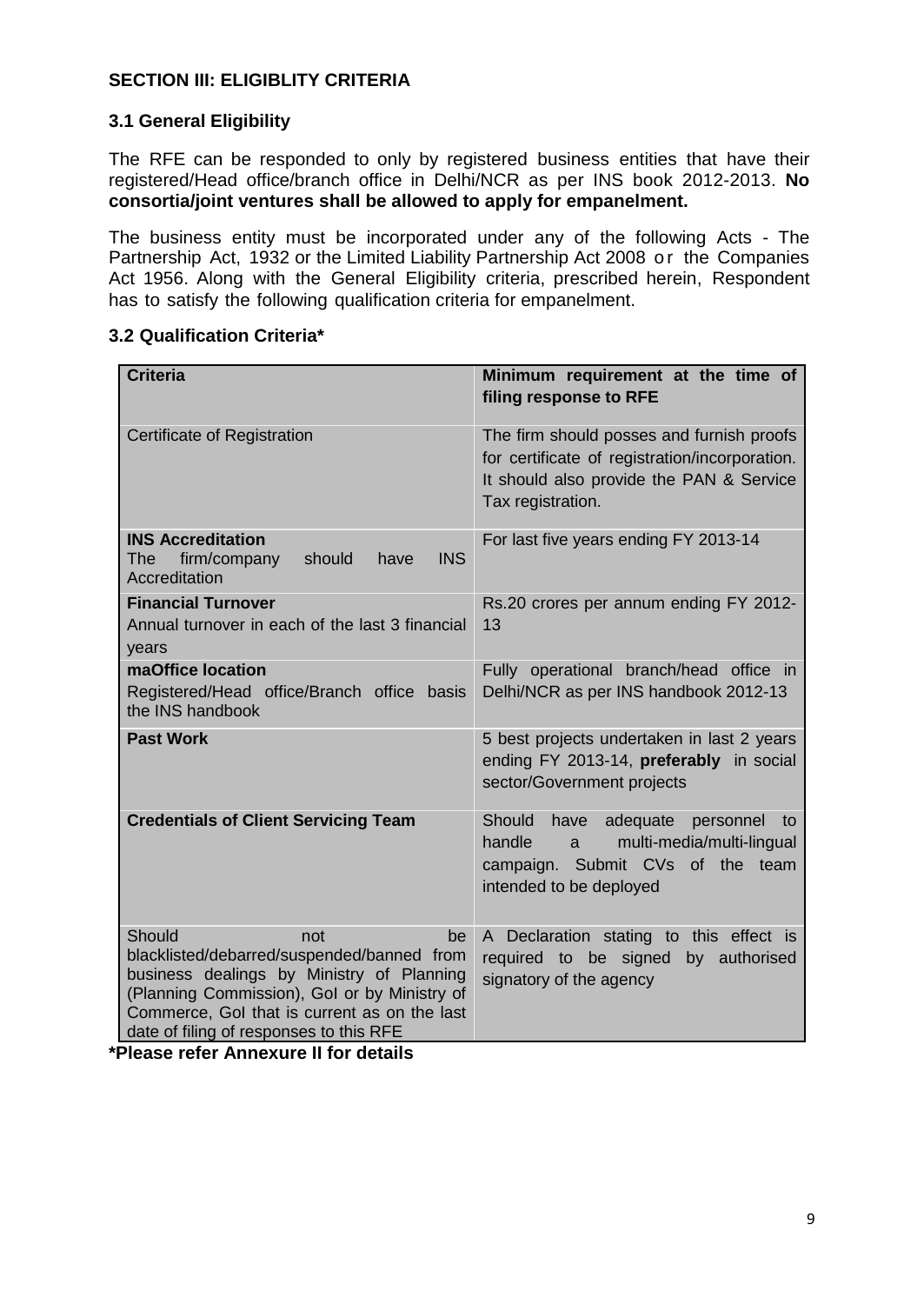#### **3.3 Instructions to Applicants**

#### **3.3.1 List of documents to be submitted as part of response to RFE**

- 1 Covering letter on agency"s letter head
- 2 Creative design for purpose of technical evaluation
- 3 Declaration in the format given in **Annexure I**
- 4 Details of Qualification criteria as given in **Annexure II**
- 5 Checklist in the format given at **Annexure III**
- 6 Any other supporting information that is relevant to proposal

All documents must be properly marked. The response to RFE should be submitted in one hard copy (signed on every page) and one soft copy on a CD. In case of any discrepancy, the signed hard copy version will prevail.

#### **3.4 Disqualification**

UIDAI may at its sole discretion and at any time during the evaluation of application, disqualify any applicant, if the applicant:

- (i) Submitted the application after the response deadline;
- (ii) Made misleading or false representations in the forms, statements and attachments submitted in proof of the eligibility requirements;
- (iii) Exhibited a record of poor performance such as abandoning works, not properly completing the contractual obligations, inordinately delaying completion or financial failures, etc. in any project in the preceding three years;
- (iv) Submitted an application that is not accompanied by required documentation or is non-responsive;
- (v) Failed to provide clarifications related thereto, when sought;
- (vi) Submitted more than one application on its own;
- (vii) Was declared ineligible/blacklisted by the Government of India/State/UT Government;
- (viii) Is in litigation with Government of India;

#### **3.5 Important Dates:**

| S No. | <b>Activity</b>                     | <b>Date</b>                 |
|-------|-------------------------------------|-----------------------------|
|       | Last date for submission of queries | March 24, 2014              |
| 2     | Last date for submission of RFE     | April 4, 2014 by 1500 hours |
| 3     | Date and time for opening of RFE    | April 7, 2014 at 1500 hours |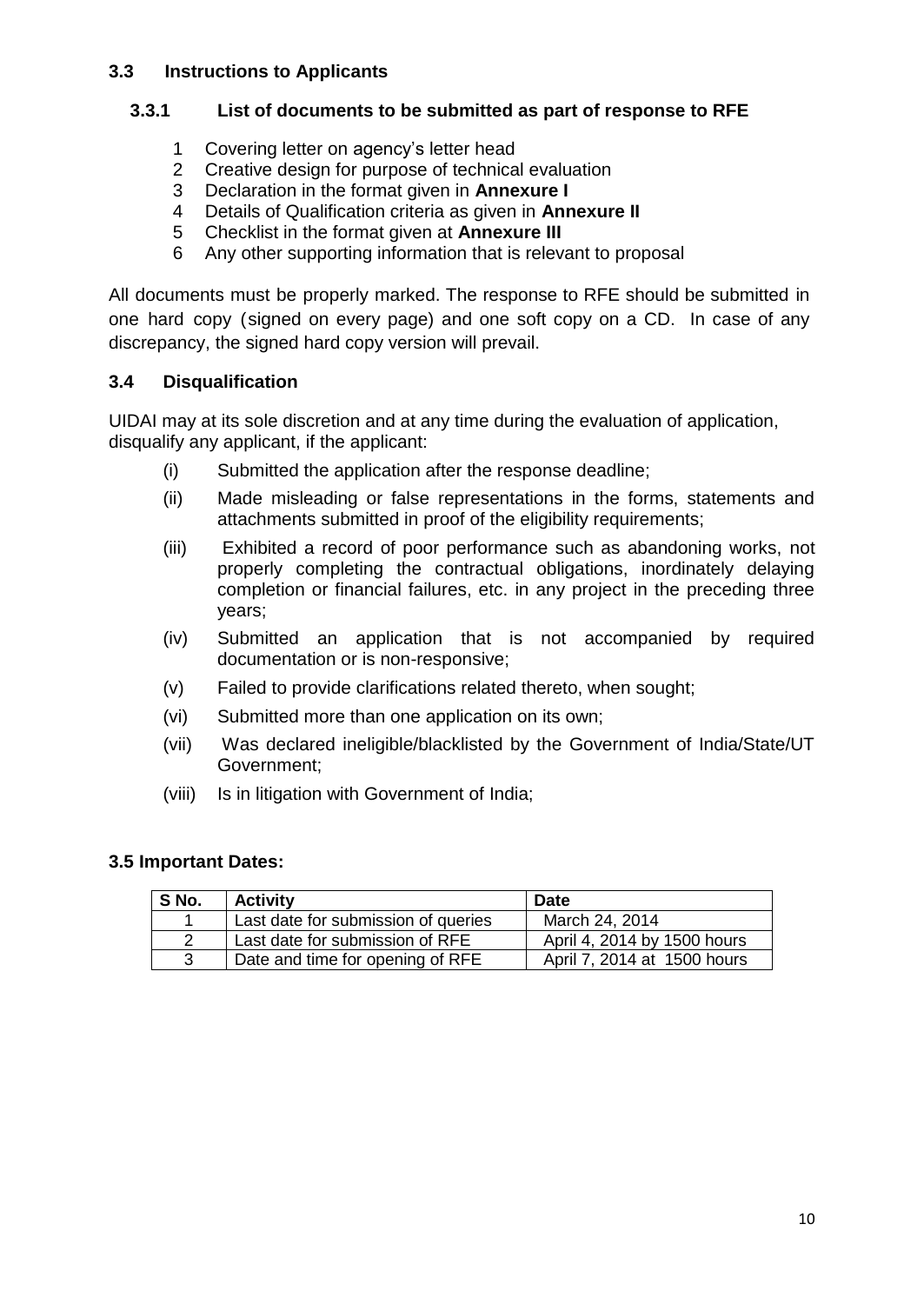#### **SECTION IV- EVALUATION AND EMPANELMENT PROCEDURE**

In order to empanel advertising and creative agencies, the UIDAI Headquarter will constitute an Evaluation Committee to evaluate the proposals submitted for detailed scrutiny. During evaluation of proposals, UIDAI, may, at its discretion, ask the bidders for clarification on their applications. The process for empanelment is as given below-

#### **4.1 Evaluation process:**

Scrutiny of eligibility criteria mentioned in 3.2 for responsiveness to the RFE will be done by the Evaluation Committee to determine whether the documents have been properly signed, qualification criteria fulfilled and all relevant papers submitted and whether the response to RFE is generally in order. The evaluation committee can seek additional information from the applicants, if needed. The response to the RFE not conforming to requirements viz. INS accreditation as per INS handbook 2012-13, financial turnover requirement, office location and past work record will be rejected.

4.1.1 The selection of agencies will be based on the evaluation of the technical bids by the Evaluation Committee.

4.1.2. **Technical Evaluation**: The technical evaluation will be done on the basis of sample creatives and strategy document. The sample creative are to be produced by the agency as per the creative brief given by UIDAI for a particular **Scenario (as given in "4.1.4" below)**. The agency is expected to submit sample designs for the following (as given in table below, both hard and soft copies). Each of the creative type has been allocated a \particular marks, based on which the final technical score will be calculated.

4.1.3. The qualifying score will be 70 marks out of 100. Firms who qualify in the technical evaluation will be ranked on the basis of merit and the first eight firms will be selected for empanelment as explained under 4.2.

| S.No | Type                                                                                                                                                                                                                                                                                        | <b>Marks</b> |
|------|---------------------------------------------------------------------------------------------------------------------------------------------------------------------------------------------------------------------------------------------------------------------------------------------|--------------|
| i.   | Communication strategy<br>for<br>Aadhaar. This document should lay<br>out the IEC strategy for Aadhaar,<br>considering that over 60 crore<br>enrolments have been completed<br>and various Aadhaar based<br>applications need to<br>be<br>popularised*. (Not more than 4<br>pages, A4 size) | 30           |
| ii.  | Newspaper advertisement on<br>Aadhaar: (A4 size)                                                                                                                                                                                                                                            | 70           |

**\* For information on various Aadhaar applications, please visit www.uidai.gov.in**

**Note: Maximum of 2 submissions for S.No ii of above table, in English and Hindi.**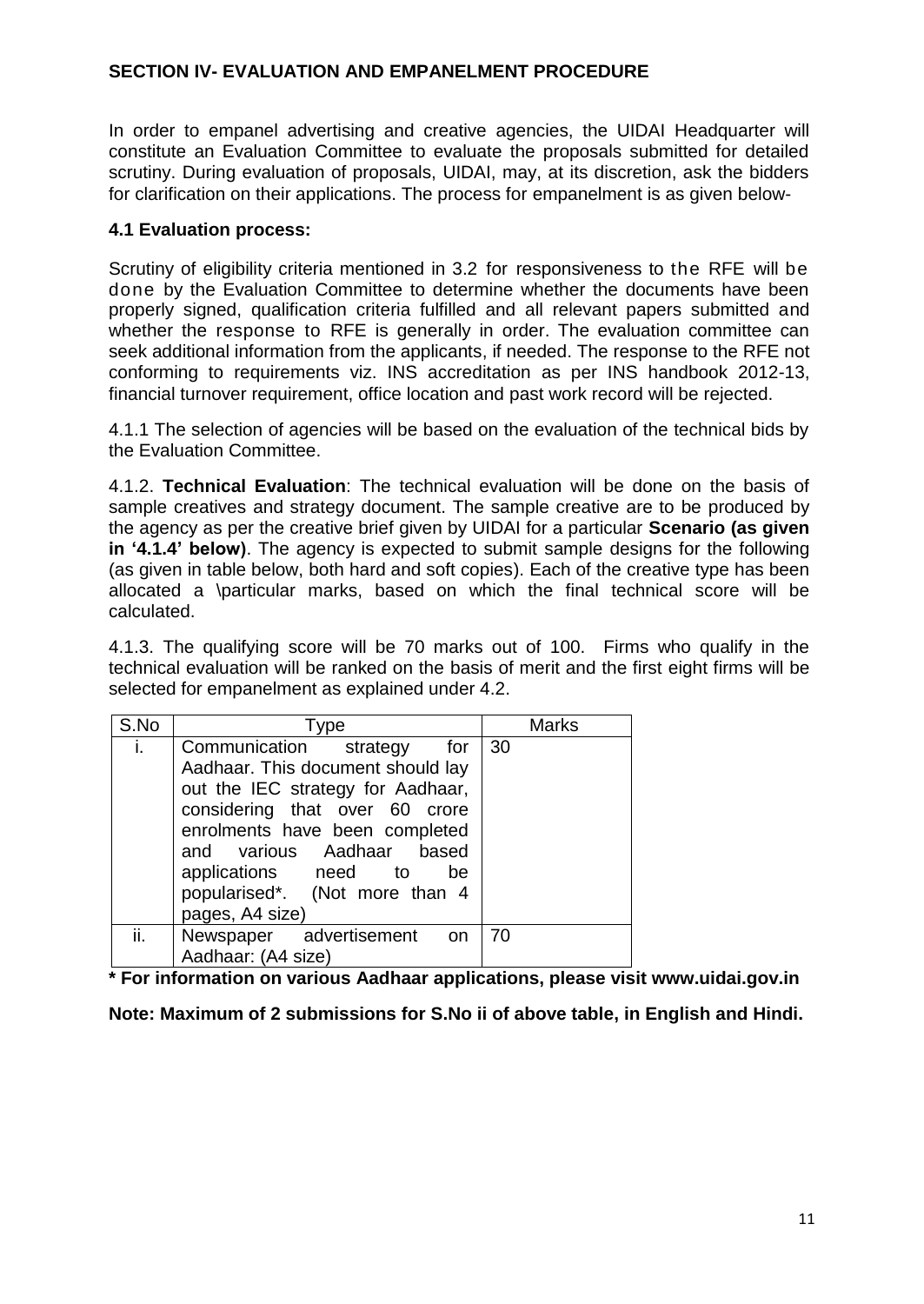#### *4.1.4. Scenario for purpose of developing sample creatives:*

*Aadhaar is open to all age groups of residents and is completely free of cost. The benefits of having the unique identification number, Aadhaar, are manifold. We need to educate residents especially children below 14 years that they need to enrol for Aadhaar as it can help in getting benefits of various welfare schemes that are aimed at children/ school students etc.* 

*Enrolment in this particular category is still not satisfactory and hence parents need to be educated that children too need to be enrolled for Aadhaar.* 

*The fact that enrolment for Aadhaar is free of cost needs to be emphasised as well.*

*Supplementary information like locating an enrolment centre can also be provided. (This information is available on www.uidai.gov.in).*

#### **4.2 Empanelment**

4.2.1 Agencies shortlisted for empanelment will be required to sign an agreement with UIDAI, accepting the terms and conditions laid down by UIDAI (as given under Annexure IV). After signing of the agreement, no variation or modification of the terms of the agreement shall be made except by written amendment signed by both parties.

#### **4.3 Allocation of Work**

The UIDAI Headquarter will give a brief to the agencies and invite creatives from the empanelled agencies for specific assignments. UIDAI reserves the right to award the work to any of the eight agencies, based on the merit of their creative designs. The selection of work will be through a duly constituted committee. The Chairman and Director General will be the final nodal authorities for selection of creative design.

The selected agency shall not assign the project to any other agency, in whole or in part, to perform its obligation under the agreement. **Mere empanelment with UIDAI does not guarantee allocation of work.**

4.3.1 When UIDAI chooses to get a particular creative released in newspapers through the creative agency, then the release of advertisement will be executed by the agency whose creative is selected at DAVP rates and no separate costs for designing the creative will be paid.

4.3.2 When UIDAI chooses to get a particular creative released in newspapers through DAVP, the creative agency will be paid design charges as DAVP rates, prevalent at the time of release.

4.3.3 In cases, where there are no DAVP rates for a particular type of work, then a limited tender will be floated amongst the empanelled agencies for execution of such work.

4.3.4 For design and release of advertisements as listed under 2.4.3, such as tender notices/vacancy circulars etc., work will be allotted equally amongst the agencies on a rotational basis, based on the monetary value of work.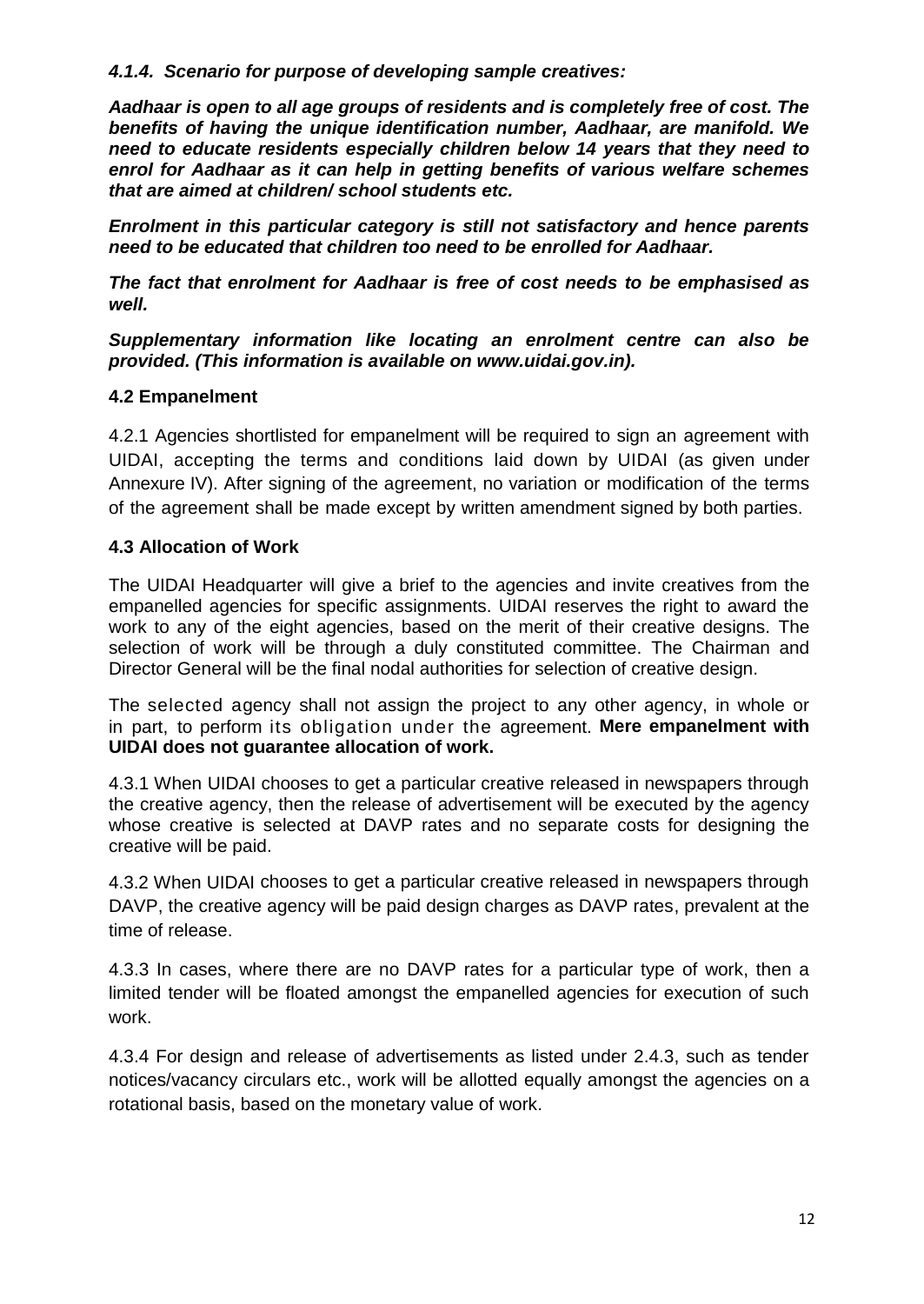#### **SECTION V: GENERAL CONDITIONS**

#### **5.1 Processing Fee**

The application complete in all respects, should be submitted along with a demand draft of Rs.1,000 (non-refundable), drawn in favour of "PAO, UIDAI, New Delhi" payable at New Delhi as processing fee.

#### **5.2 Penalties**

5.2.1 In case of delay in execution of the assigned work by the agency, UIDAI may impose a penalty of 0.5% of the project value per week or part thereof of delay (subject to maximum of 10%). may be imposed by UIDAI. If the delay is beyond 2 weeks then UIDAI may annul the project and shall be free to get it done from other agencies at the risk and costs of the appointed agencies. UIDAI may debar and blacklist the Agencies for applying in its future empanelment also.

5.2.2 If any of the services performed by the Agencies fail to conform to the specifications of the assigned project or in the event of failure of the project due to indifferent ( such as inadequate interaction with UIDAI), negligent (such as quality of deliverable not up to the mark), non-supportive attitude (such as non-engagement of adequate resources in the prescribed time frame), of the Consultant/Agencies and UIDAI decides to abort the contract because of such failure, then a sum up to 50% of the value of the contract shall be recovered from the Agencies. This shall be without prejudice to other remedies available under law and this agreement with UIDAI.

#### **5.3 Performance Bank Guarantee (PBG)**

The successful agencies shall at its own expense deposit with UIDAI, within a week of the date of notice of empanelment or prior to signing of the agreement whichever is earlier, **an unconditional and irrevocable Performance Bank Guarantee (PBG) of Rs.4.5 lakhs from a nationalized bank or in the form of Fixed Deposit Receipt (FDR) with lien marked to Pay & Accounts Officer, UIDAI, New Delhi.** The PBG will be payable on demand, for the due performance and fulfilment of the agreement and be valid beyond three months of the period of empanelment.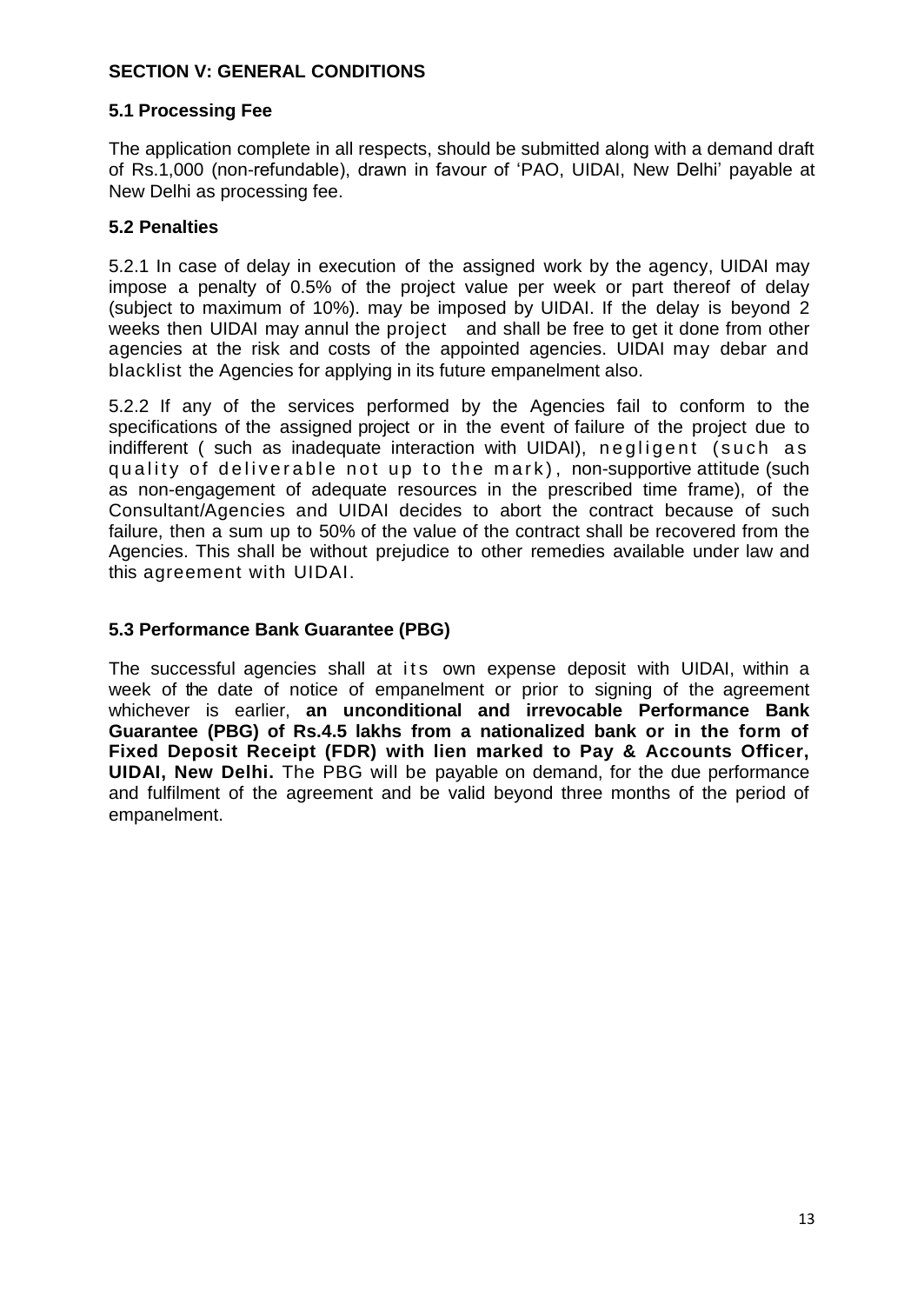#### **SECTION VI: GENERAL TERMS AND CONDITIONS OF AGREEMENT**

The following terms and conditions are of a general nature, and are given here only for the information of the applicant.

#### **6.1 Nativity**

The organization must be incorporated in India as per details given under 3.1.

#### **6.2 Relationship**

- a) Nothing mentioned herein shall be construed as relationship of master and servant or of principal and agent as between the "UIDAI and "the applicant. No partnership shall be constituted between UIDAI and the applicant by virtue of this empanelment nor shall either party have powers to make, vary or release agreement obligations on behalf of the other party or represent that by virtue of this or any other empanelment a partnership has been constituted, or that it has any such power. The applicants shall be fully responsible for the services performed by them or on their behalf.
- b) Neither party shall use the other parties name or any service or proprietary name, mark or logo of the other party for advertising or promotional purpose without first having obtained the other party"s prior written approval.

#### **6.3 Right to rejection and Right to annulment**

UIDAI reserves the right to reject any request for empanelment and to annul the empanelment process and reject all such requests at any time prior to empanelment, without thereby incurring any liability to the affected applicant(s) or any obligation to inform the affected applicant(s) of the grounds for such decision.

#### **6.4 No obligation**

Empanelment with UIDAI does not guarantee that any or all applicants shall be awarded any project / assignment as a result of this empanelment.

#### **6.5 Fraud and Corruption**

UIDAI requires that the applicant engaged through this process must observe the highest standards of ethics during the performance and execution of the awarded project(s). The following terms apply in this context:

UIDAI will reject the application for empanelment, if the applicant recommended for empanelment, has been determined by UIDAI to having been engaged in corrupt, fraudulent, unfair trade practices, coercive or collusive.

These terms are defined as follows:

- (a) "Corrupt practice" means the offering, giving, receiving or soliciting of anything of value to influence the action of UIDAI or any personnel in during the tenure of empanelment.
- (b) "Fraudulent practice" means a misrepresentation of facts, in order to influence a procurement process or the execution of a contract, to UIDAI, and includes collusive practice among applicants (prior to or after Proposal submission)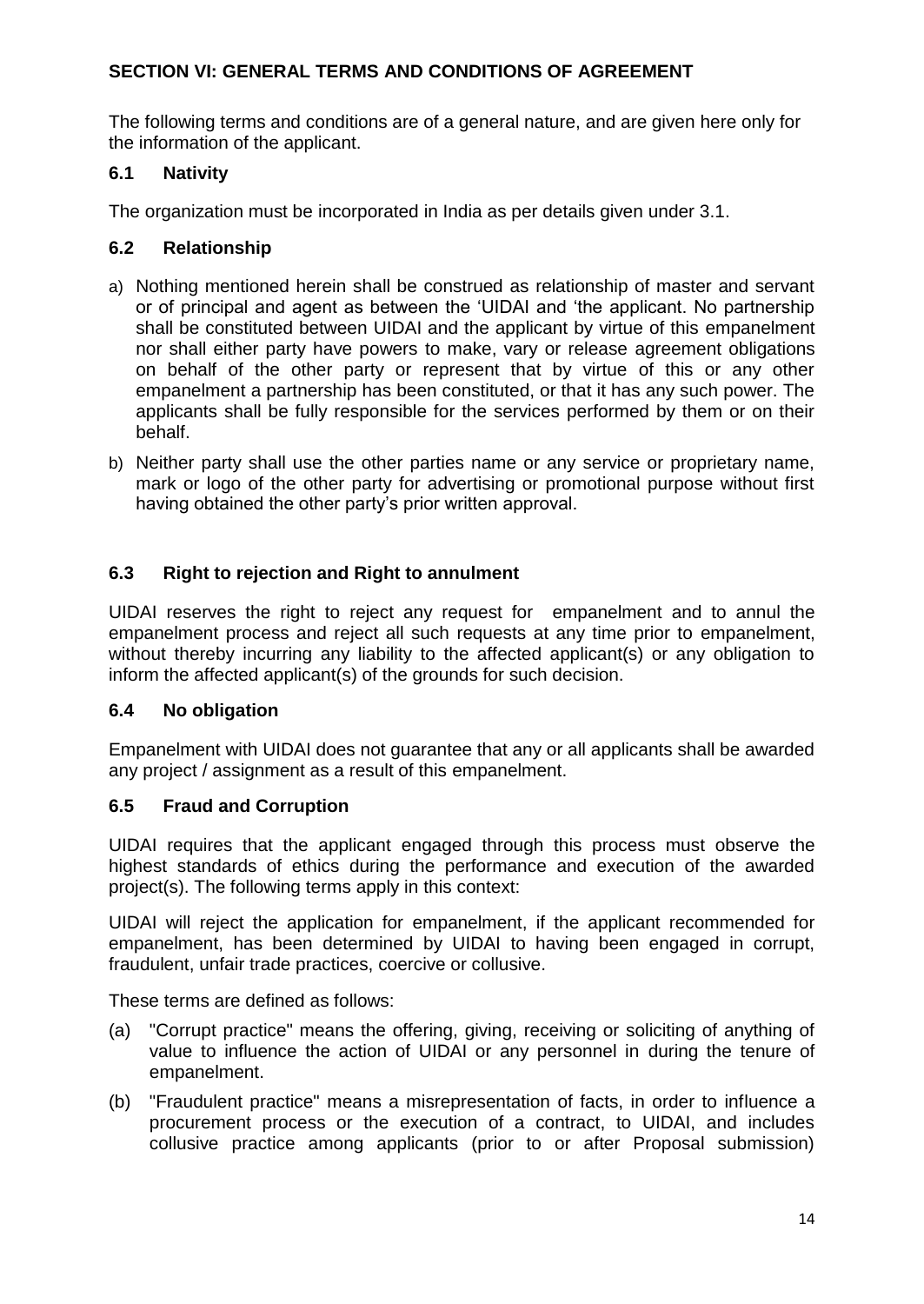designed to establish proposal prices at artificially high or non-competitive levels and to deprive UIDAI of the benefits of free and open competition.

- (c) "Unfair trade practices" means supply of services different from what is ordered on, or change in the Scope of Work which was agreed to.
- (d) "Coercive practices" means harming or threatening to harm, directly or indirectly, persons or their property to influence their participation during the period of empanelment.
- (e) "Collusive practices" means a scheme or arrangement between two or more applicants with or without the knowledge of the UIDAI, designed to establish prices at artificial, non-competitive levels;

UIDAI will reject an application for award, if it determines that the applicant recommended for award has, directly or through an agent, engaged in corrupt, fraudulent, unfair trade, coercive or collusive practices in competing for any assisgned project during the empanelment.

#### **6.6 Confidentiality**

Information relating to evaluation of application and recommendations concerning awards shall not be disclosed to the applicants who submitted the applications or to other persons not officially concerned with the process. The undue use by any applicant of confidential information related to the empanelment process may result in the rejection of his/her application.

#### **6.7 Governing Language**

All documents relating to agreement shall be written in English Language.

#### **6.8 Applicable Law**

Applicable Law means the laws and any other instruments having the force of law in India as they may be issued and in force from time to time.

#### **6.9 Jurisdiction of Courts**

All legal disputes between the parties shall be subject to the jurisdiction of the Courts situated in New Delhi only.

#### **6.10 Frequency of Empanelment**

UIDAI shall empanel agencies for one year. The empanelment duration may be extended by two years (one year at a time), at the sole discretion of UIDAI on same terms & conditions.

#### **6.11 Advertising and Promotion**

The advertisement and marketing material (posts, marketing brochure and postal letters etc.) used by the agencies shall be in accordance with the guidelines laid down by UIDAI from time to time( For present guidelines please visit [http://uidai.gov.in/images/commdoc/logo%20guidelines.pdf\)](http://uidai.gov.in/images/commdoc/logo%20guidelines.pdf)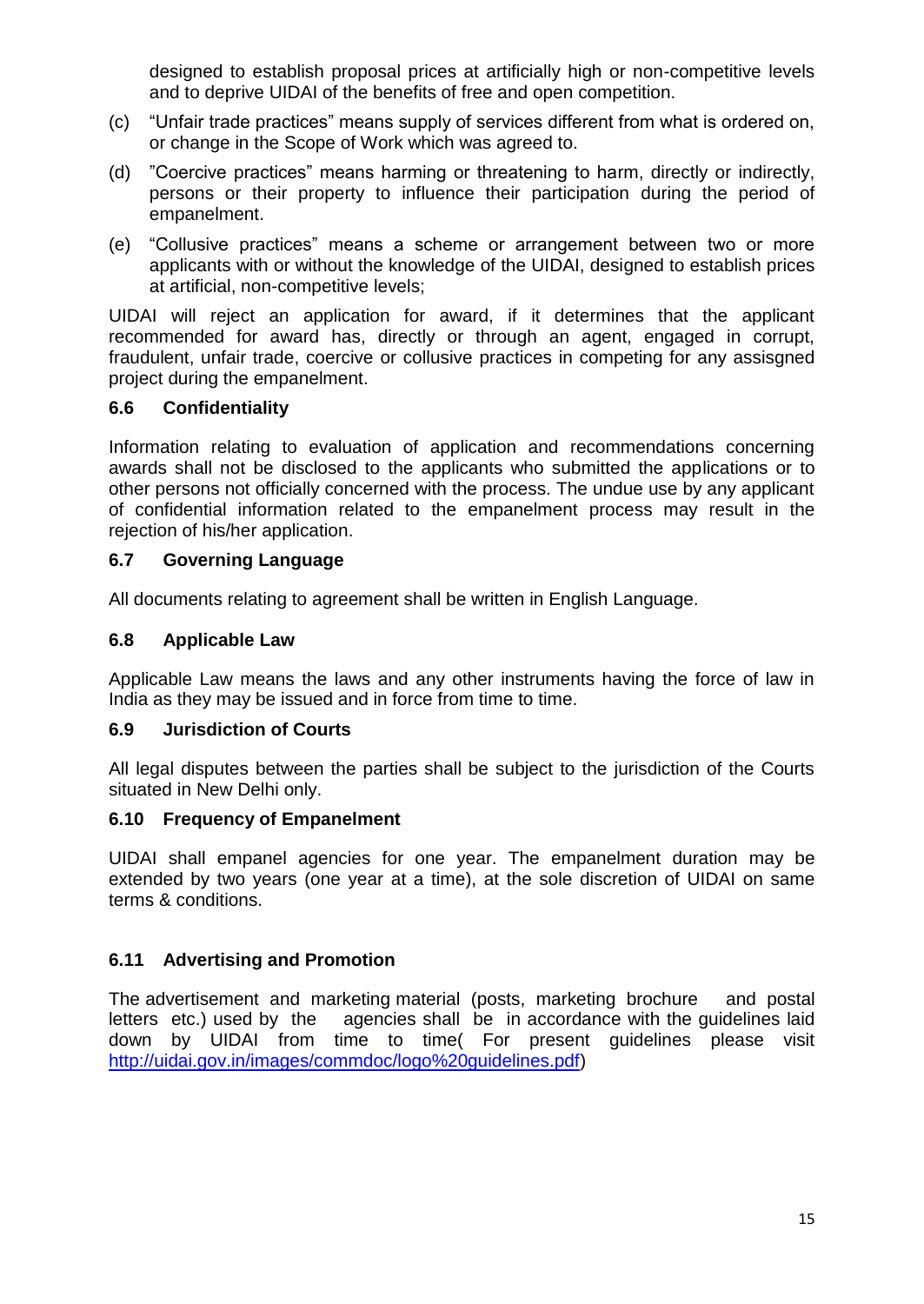#### **6.12 Indemnity**

The applicants will indemnify UIDAI against any misuse of UIDAI Name, Brand Name - AADHAAR and Logo. For any misuse of UIDAI name and logo, the applicant themselves will be held responsible. UIDAI will take necessary legal and other actions for such cases. UIDAI will not be responsible for any miscommunication or harm caused to any party because of any misrepresentation of its name and logo by the applicant.

#### **6.13 Termination / Withdrawal**

- a. Without prejudice to any other right or remedy it may have, either party may terminate this Agreement at any time by giving one month advance notice in writing to the other party.
- b. UIDAI reserves the right to withdraw/ terminate empanelment of applicant in any of following circumstances:
	- i Applicant becomes insolvent, bankrupt, resolution is passed for the winding up of the applicant"s organization
	- ii Information provided to UIDAI is found to be incorrect;
	- iii Empanelment conditions are not met within the specified time period;
	- iv Misleading claims about the empanelment status are made;
	- v Clear evidence is received that empanelled agency has breached copyright laws/ plagiarised from another source;
- c. If the agency does not execute the contract to the satisfaction of the UIDAI then the UIDAI may invoke any or all of the following clauses.
	- (i) Forfeit the Performance Guarantee Amount
	- (ii) Terminate the contract without any liability of UIDAI towards the empanelled agency.

#### **6.14 Only one application**

An applicant may only submit one proposal on its own. If an applicant submits more than one proposal on its own, both proposals shall be disqualified.

#### **6.15 Amendment**

At any time prior to deadline for submission of applications, UIDAI may for any reason, modify this document. The amendment document shall be notified through website and such amendments shall be binding on all applicants.

#### **6.16 Disclaimer**

(i) This RFE is not an offer by the UIDAI, but an invitation to receive responses from eligible interested applicants as creative advertising agencies for the UIDAI. UIDAI will empanel limited applicants who fulfil the eligibility criteria. No contractual obligation whatsoever shall arise from this process.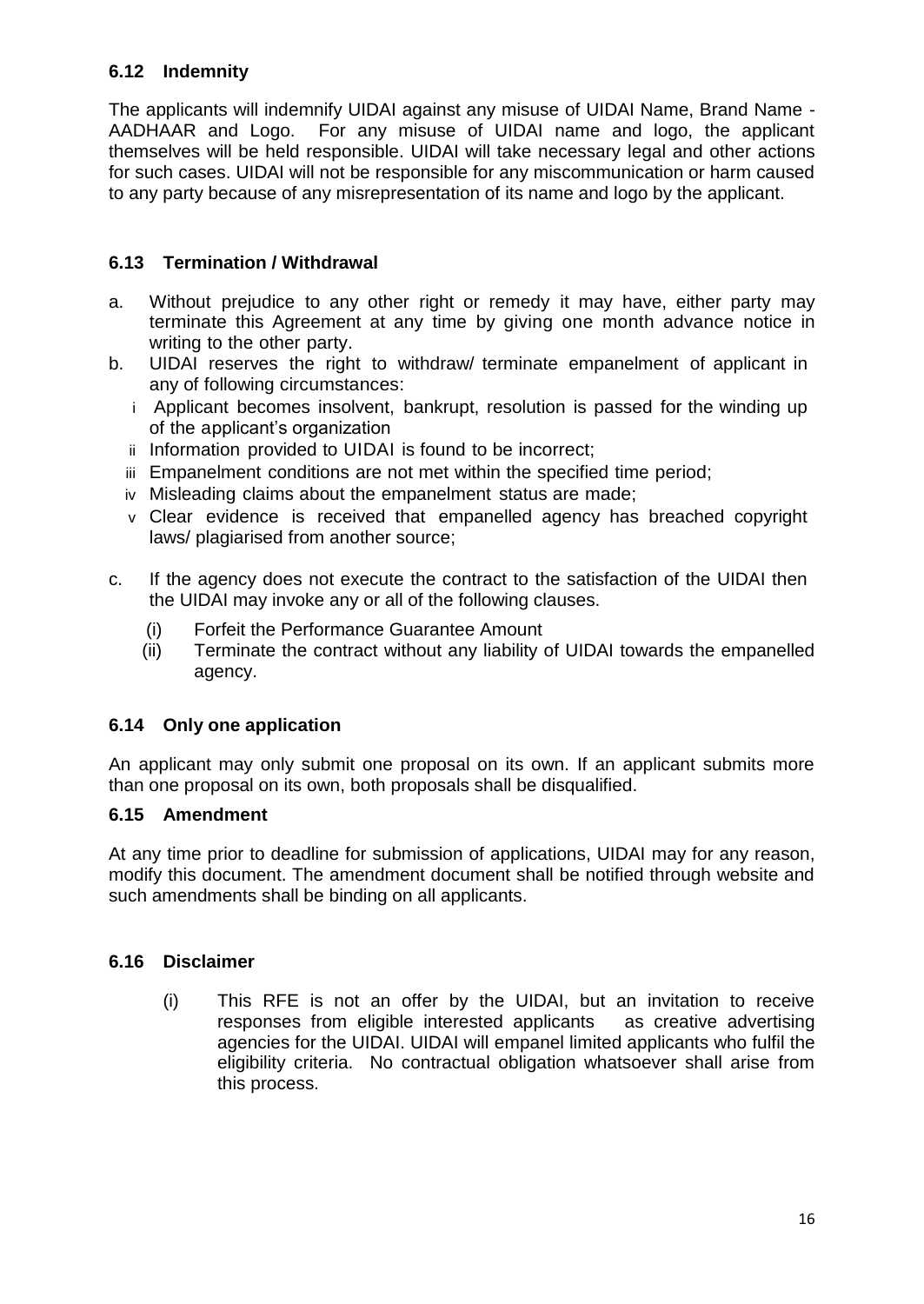(ii) The evaluation shall be strictly based on the information and supporting documents provided by the applicants in the application submitted by them. It is the responsibility of the applicants to provide all supporting documents necessary to fulfil the mandatory eligibility criteria. In case, information required by UIDAI is not provided by applicant, UIDAI may choose to proceed with evaluation based on information provided and shall not request the applicant for further information. Hence, responsibility for providing information as required in this form lies solely with applicant.

#### **6.17 Binding Clause**

All decisions taken by the UIDAI regarding this contract shall be final and binding on all concerned parties.

#### **6.18 Agency"s Integrity**

The Agency is responsible for and obliged to conduct all contracted activities as defined in the scope of work in accordance with the Contract.

#### **6.19 Agency"s Obligations**

- a. The Agency is obliged to work closely with the UIDAI"s staff, act within its own authority and abide by directives issued by the UIDAI.
- b. The Agency will abide by the job safety measures prevalent in India and will free the UIDAI from all demands or responsibilities arising from accidents or loss of life the cause of which is the Agency"s negligence. The Agency will pay all indemnities arising from such incidents and will not hold the UIDAI responsible or obligated.
- c. The Agency is responsible for managing the activities of its personnel or subcontracted personnel and will hold itself responsible for any misdemeanour.
- d. The Agency will treat as confidential all data and information about the UIDAI, obtained in the execution of his responsibilities, in strict confidence and will not reveal such information to any other party without the prior written approval of the UIDAI.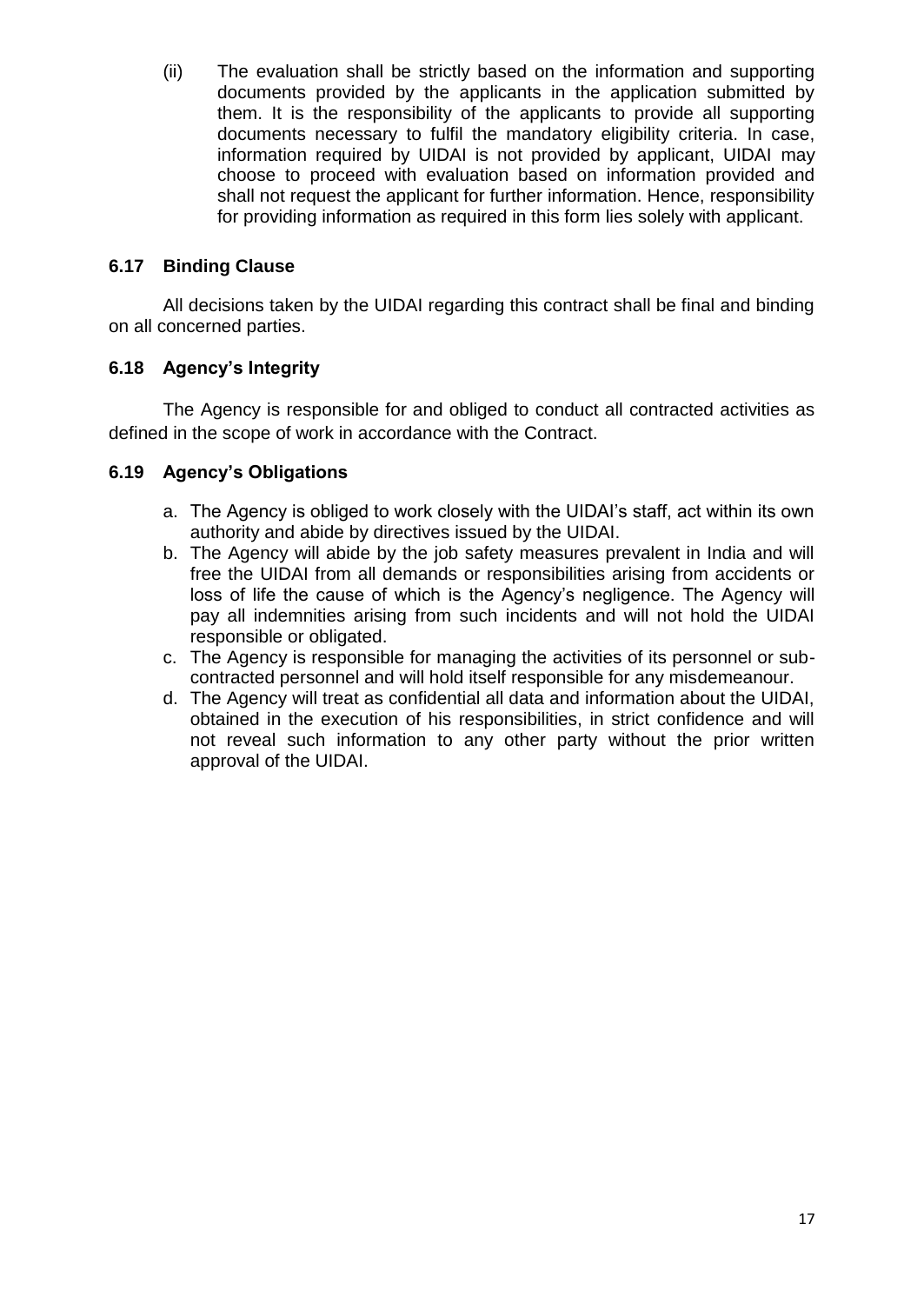#### **SECTION VII: SPECIFIC TERMS AND CONDITIONS**

**7.1** UIDAI will have right to drop any agency without assigning any reason whatsoever. UIDAI also reserves the right to modify the term and conditions for empanelment.

**7.2** The advertising agency is expected to maintain high level of professional ethics and will not act in any manner, which is detrimental to UIDAI's interest. Agency will maintain confidentiality on matters disclosed till proper instruction is issued for publication.

**7.3** The agency should be able to execute order at short notices and even on holidays.

**7.4** Agency should have resources with proficiency and proof-reading facilities in all Scheduled Indian Languages

**7.5** Selection of artwork will be entirely on UIDAI"s discretion

**7.6** Artwork/ Commercial once selected will be the property of UIDAI and it can be repeatedly used in different media like print, outdoor, electronic etc without seeking permission from concerned advertising agencies or paying any commission/fees/royalty. Agency has to provide original soft copy of open file to UIDAI. The agency cannot use the concept, artwork, for other clients once UIDAI selects it.

**7.7** UIDAI reserves the right to make necessary modification to the selected artwork, concept, etc.

**7.8** UIDAI reserves the right for rejection of any/all applications without assigning any reason whatsoever. All decisions taken by UIDAI would be final and no further representation in this regard will be entertained.

**7.9** UIDAI also reserves the right to employ any agency outside of the list of empanelled agencies.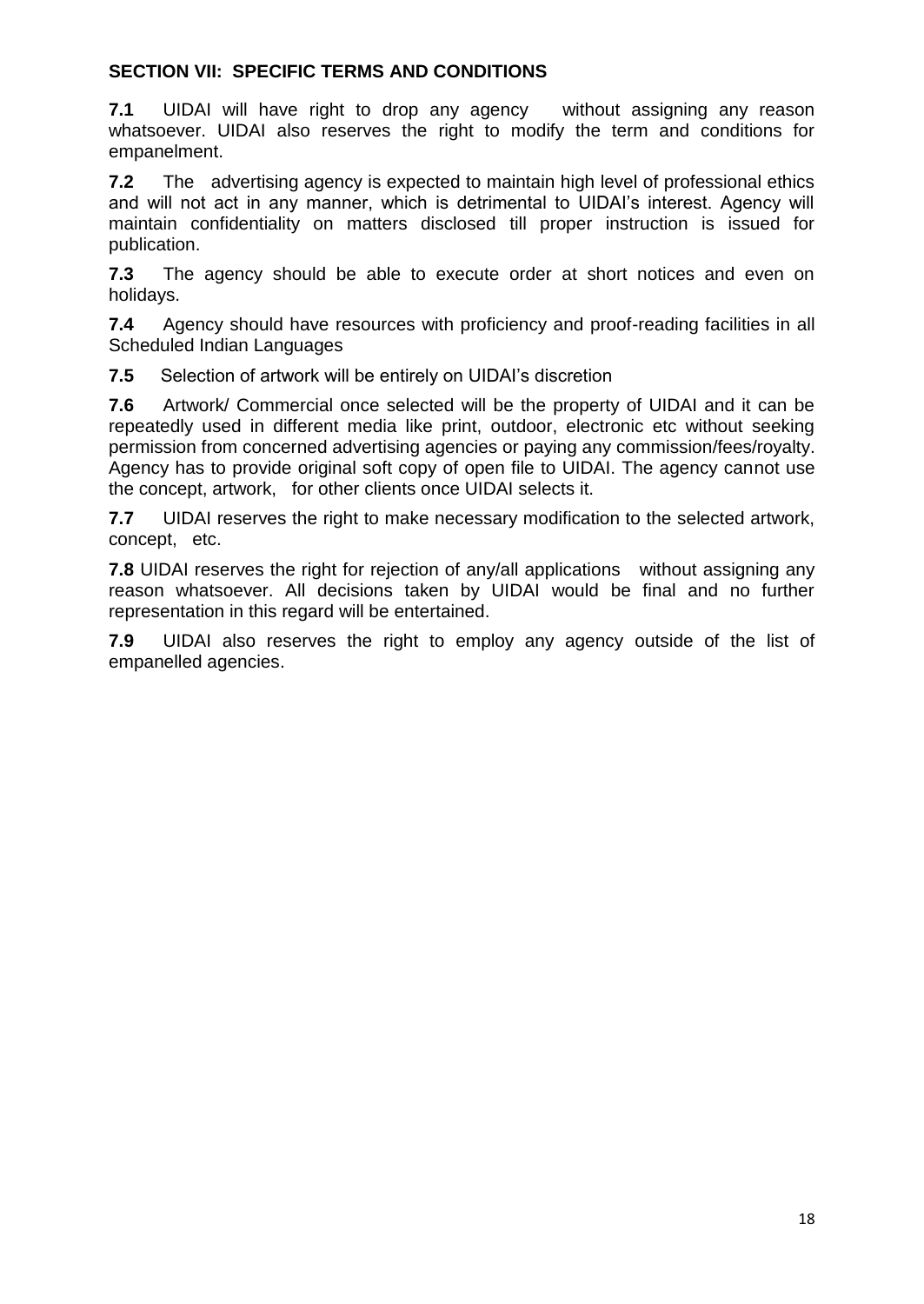#### **ANNEXURE I: DECLARATION (ON THE RESPONDENT"S LETTER HEAD)**

#### **DECLARATION**

- i. I, \_\_\_\_\_\_\_\_\_\_\_\_\_\_\_\_ (Name & Designation) solemnly affirm that the facts stated above are correct and nothing has been withheld. If any information submitted above, is found to be false or fabricated, I may be liable to be debarred from empanelment.
- ii. I permit UIDAI to inspect my records to ascertain the above facts.
- iii. I permit UIDAI to cross check the above facts from any other source.
- iv. I or my authorized representative, if required by UIDAI, would make a presentation before the duly constituted Committee at my own cost.
- v. I will abide by the decision of UIDAI regarding empanelment.
- vi. I have read & understood the RFE and agree to all the terms & conditions stated therein.

#### **SIGNATURE**

Full name and designation:

Date:

(Seal of organisation)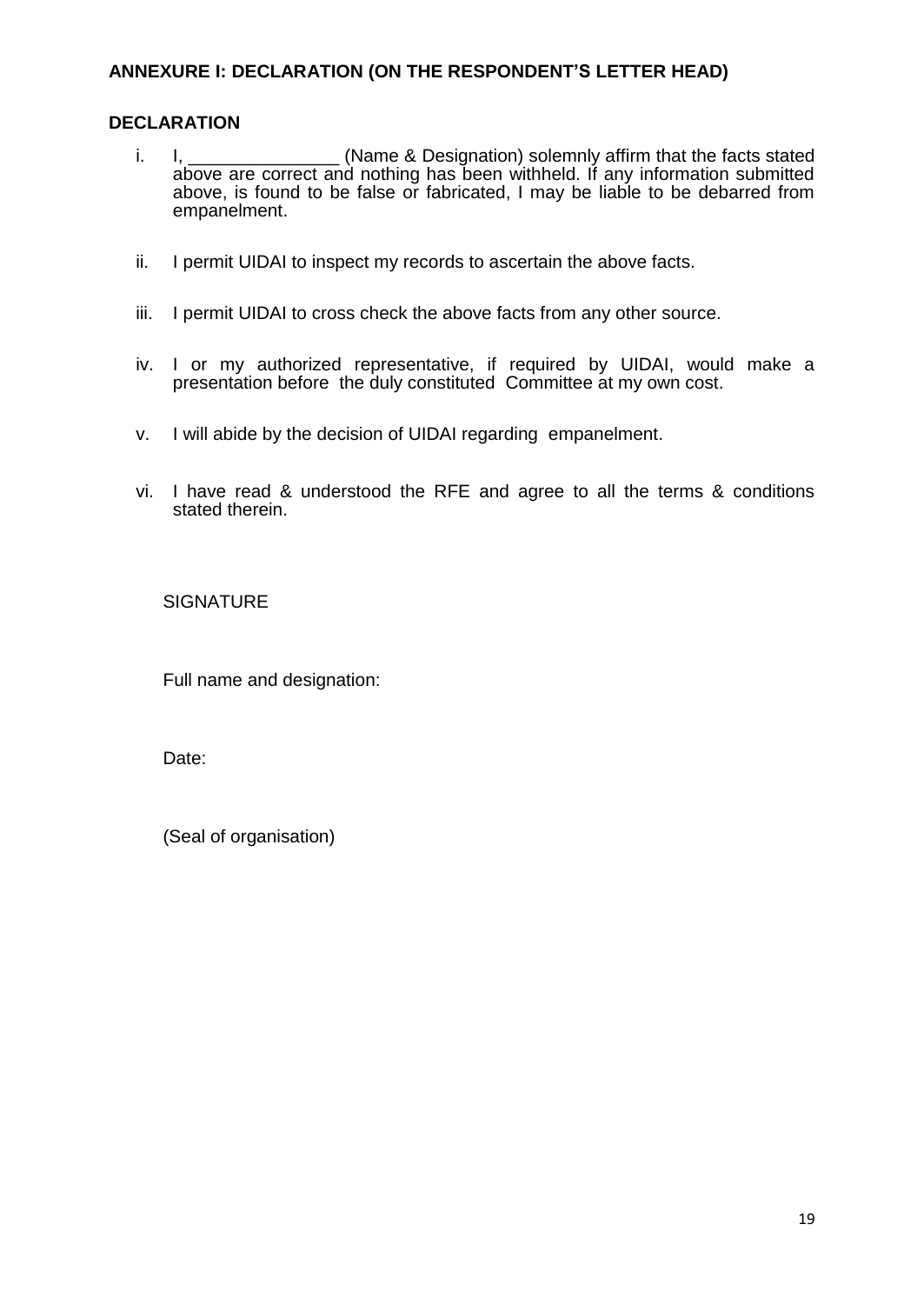### **ANNEXURE II: Qualification Criteria**

| S No.             | <b>Description</b>                                                                                                                                                                                                                                                     | <b>Detail</b>                                                                                                                                                                                                                        |  |
|-------------------|------------------------------------------------------------------------------------------------------------------------------------------------------------------------------------------------------------------------------------------------------------------------|--------------------------------------------------------------------------------------------------------------------------------------------------------------------------------------------------------------------------------------|--|
| $\mathbf{1}$<br>2 | Certificate of Registration<br><b>INS Accreditation</b>                                                                                                                                                                                                                | The firm should posses and furnish certificate of<br>registration/incorporation. It should also provide the<br>PAN & Service Tax registration. Submit docuents in<br>support.<br>Please submit document INS accreditation since last |  |
|                   |                                                                                                                                                                                                                                                                        | five years (ending FY 2013-14)                                                                                                                                                                                                       |  |
| $\overline{2}$    | <b>Financial Turnover as</b><br>per audited balance<br>sheet duly certified<br>by Chartered<br>Accountant/Statutory<br><b>Auditors</b>                                                                                                                                 | FY 2010-11<br>FY 2011-12<br>FY 2012-13<br>Submit the audited balance sheet                                                                                                                                                           |  |
| 3                 | Head office/Branch<br>office in Delhi/NCR<br>basis INS handbook<br>2012-13                                                                                                                                                                                             | Submit document in support (INS letter etc.)                                                                                                                                                                                         |  |
| $\overline{4}$    | CVs of Key<br>functionaries (excluding<br>support & admin staff)                                                                                                                                                                                                       | Submit CVs of Creative Director, Manager Client<br>Servicing, Research & Production Person, Event<br>Manager, etc                                                                                                                    |  |
| 5                 | Has the agency been<br>blacklisted/debarred/sus<br>pended/banned from<br>business dealings by<br>Ministry of Planning<br>(Planning Commission),<br>Gol or by Ministry of<br>Commerce, Gol that is<br>current as on the last<br>date of filing responses<br>to this RFE | Submit the declaration duly signed by authorised<br>signatory                                                                                                                                                                        |  |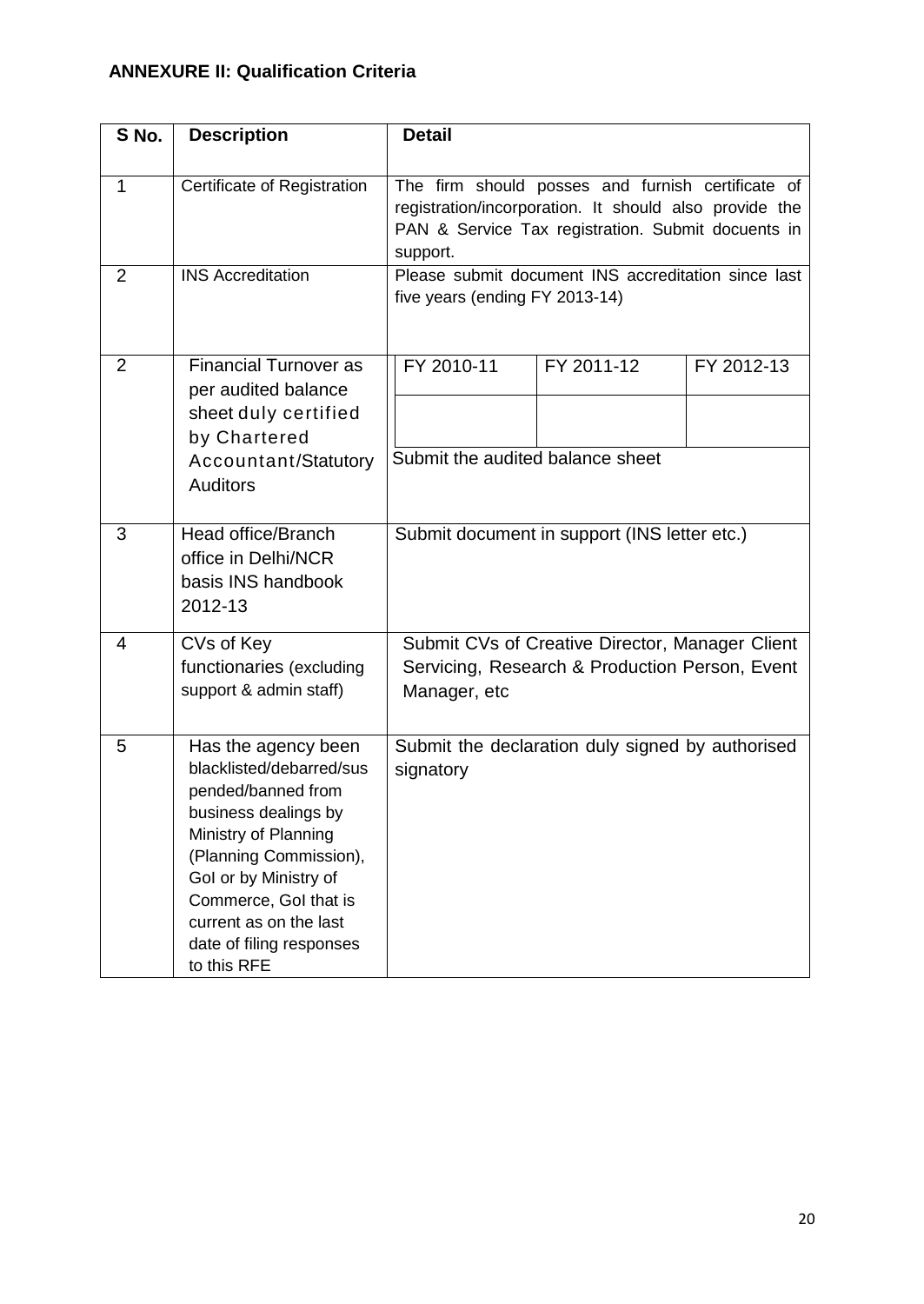#### **ANNEXURE II: contd…**

6. Five best projects in last 2 years, ending FY 2013-14, preferably in social sector/Government projects including the final creatives, images, photographs etc.

|   | S No.   Name of the Client * | Sector | Year | Value of work |
|---|------------------------------|--------|------|---------------|
|   |                              |        |      |               |
| ◠ |                              |        |      |               |
| 2 |                              |        |      |               |
|   |                              |        |      |               |
| 5 |                              |        |      |               |

(Please submit the relevant case study in any format)

#### 7. Office locations

| Metro City & Other Tier cities   Address |  |
|------------------------------------------|--|
|                                          |  |
|                                          |  |
|                                          |  |
|                                          |  |
|                                          |  |

Signature……………………………….

Certified By, in the capacity of………………………

Duly authorized to sign Proposal for

And on behalf of………………………..

Date…………………..

Place………………….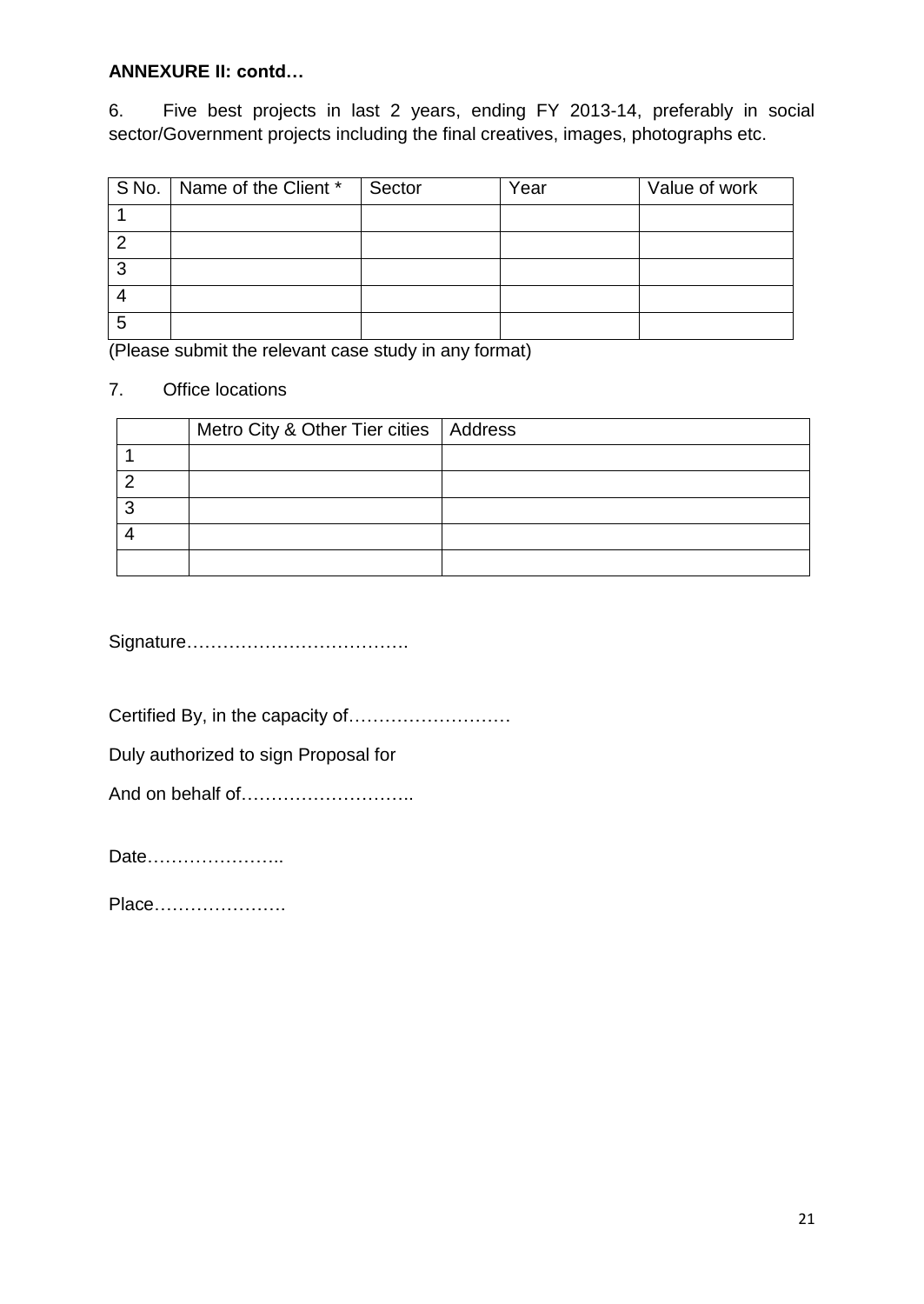#### **ANNEXURE III: CHECKLIST FOR SUBMISSION OF RESPONSE TO RFE**

| <b>Description</b>              | <b>Detail</b>                                                                                                                                                                                                                                                                                          | Y/N |
|---------------------------------|--------------------------------------------------------------------------------------------------------------------------------------------------------------------------------------------------------------------------------------------------------------------------------------------------------|-----|
| Eligibility<br><b>Documents</b> | Certificate of Registration/Incorporation. PAN<br>&<br>Service Tax Registration                                                                                                                                                                                                                        |     |
|                                 | INS Accreditation for the last five years ending FY<br>2013-14                                                                                                                                                                                                                                         |     |
|                                 | Certified Annual Turnover over Rs. 20 Crores per<br>year for last 3 three years ending FY 2012-13                                                                                                                                                                                                      |     |
|                                 | Proof of Presence in Delhi/NCR as per INS<br>Handbook 2012-13                                                                                                                                                                                                                                          |     |
|                                 | Dedicated team to service UIDAI (CVs of the team<br>intended to be deployed)                                                                                                                                                                                                                           |     |
|                                 | Proof of experience in Govt./PSU/social sector etc<br>in the last 2 years (5 best projects)                                                                                                                                                                                                            |     |
|                                 | declaration<br>stating<br>that agency<br>has<br>been<br>A<br>not<br>blacklisted/debarred/suspended/banned from<br>business<br>dealings by Ministry of Planning (Planning Commission),<br>Gol or by Ministry of Commerce, Gol that is current as on<br>the last date of filing of responses to this RFE |     |
|                                 | Duly signed Annexure I                                                                                                                                                                                                                                                                                 |     |
| <b>Bid documents</b>            | Soft copy of creatives as explained in 4.1.2                                                                                                                                                                                                                                                           |     |

**Note:** All documents including annexure must be properly marked and sealed. The response to RFE should be submitted in one hard copy (signed on every page) and one soft copy on a CD. In case of any discrepancy, the signed hard copy version will prevail.

Signature………………………………. Certified By, in the capacity of……………………… Duly authorized to sign Proposal for And on behalf of……………………….. Date………………….. Place………………….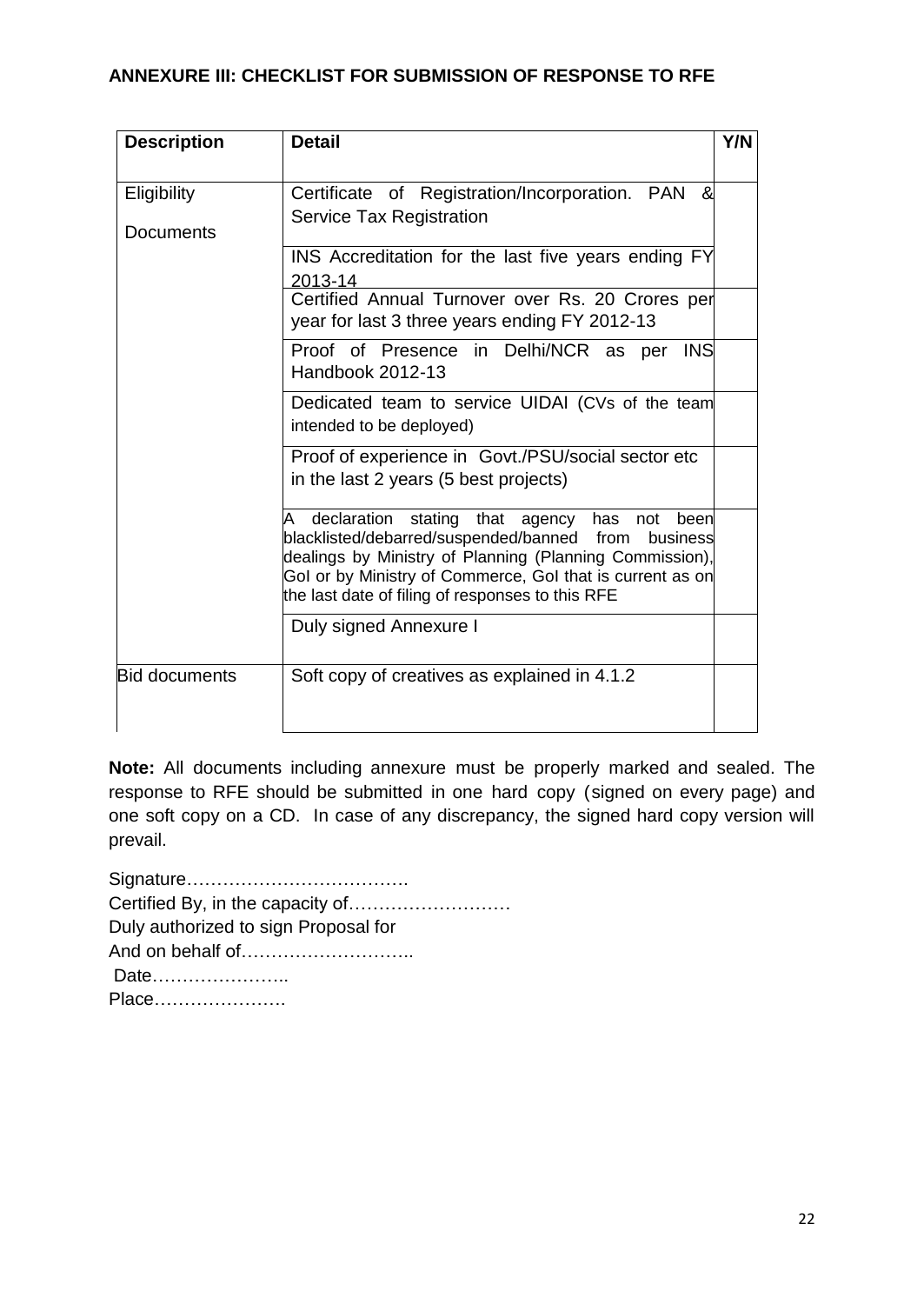#### **ANNEXURE IV: TERMS AND CONDITIONS OF AGREEMENT**

- 1. The empanelment shall be initially for one year from the date of empanelment. UIDAI reserves the right to extend the same on yearly basis up to two additional years based on periodic reviews to assess the performance during the specified duration of empanelment on the same terms & conditions.
- 2. The servicing team of the agency must be available to UIDAI Headquarter, New Delhi as and when required by UIDAI.
- 3. All the work/project relating to the scope of work will be executed at DAVP rates or based on limited tender floated amongst empanelled agencies.
- 4. The empanelled agencies will have to obtain permission/license/ clearance from the concerned regulatory/statutory authorities at all stages at their own cost prior to releasing any publicity material.
- 5. UIDAI will sign an empanelment agreement separately with the agencies. After signing of the contract, no variation or modification of the terms of the agreement shall be made except by written amendment signed by both the parties.
- 6. When UIDAI chooses to get a particular creative released in newspapers through the creative agency, then the release of advertisement will be executed by the agency whose creative is selected at DAVP rates and no separate costs for designing the creative will be paid.
- 7. When UIDAI chooses to get a particular creative released in newspapers through DAVP, the creative agency will be paid design charges as DAVP rates, prevalent at the time of release.
- 8. In cases, where there are no DAVP rates for a particular type of work, then a limited tender will be floated amongst the empanelled agencies for execution of such work.
- 9. For design and release of advertisements, such as tender notices/vacancy circulars etc., work will be allotted equally amongst the agencies on a rotational basis, based on the monetary value of work.
- 10. A separate work order will be given to the selected agency for each project. The selected agency shall not assign the project to any other agencies, in whole or in part, to perform its obligation under the project contract.
- 11. In case of delay in execution of the assigned work by the agency, UIDAI may impose a penalty of 0.5% of the project value per week or part thereof of delay (subject to maximum of 10%). may be imposed by UIDAI. If the delay is beyond 2 weeks then UIDAI may annul the project and shall be free to get it done from other agencies at the risk and costs of the appointed agencies. UIDAI may debar and blacklist the Agencies for applying in its future empanelment also.
- 12. If any of the services performed by the Agencies fail to conform to the specifications of the assigned project or in the event of failure of the project due to indifferent ( such as inadequate interaction with UIDAI), negligent (such as quality of deliverable not up to the mark), non-supportive attitude (such as non-engagement of adequate resources in the prescribed time frame), of the Consultant/Agencies and UIDAI decides to abort the contract because of such failure, then a sum up to 50% of the value of the contract shall be recovered from the Agencies. This shall be without prejudice to other remedies available under law and this agreement with UIDAI.
- 13. The successful agencies shall at its own expense deposit with UIDAI, within a week of the date of notice of empanelment or prior to signing of the agreement whichever is earlier, an unconditional and irrevocable Performance Bank Guarantee (PBG) of Rs.4.5 lakhs from a nationalized bank in the form of Fixed Deposit Receipt (FDR) with lien marked to Pay & Accounts Officer, UIDAI, New Delhi. The PBG will be payable on demand, for the due performance and fulfilment of the agreement and be valid beyond three months of the period of empanelment.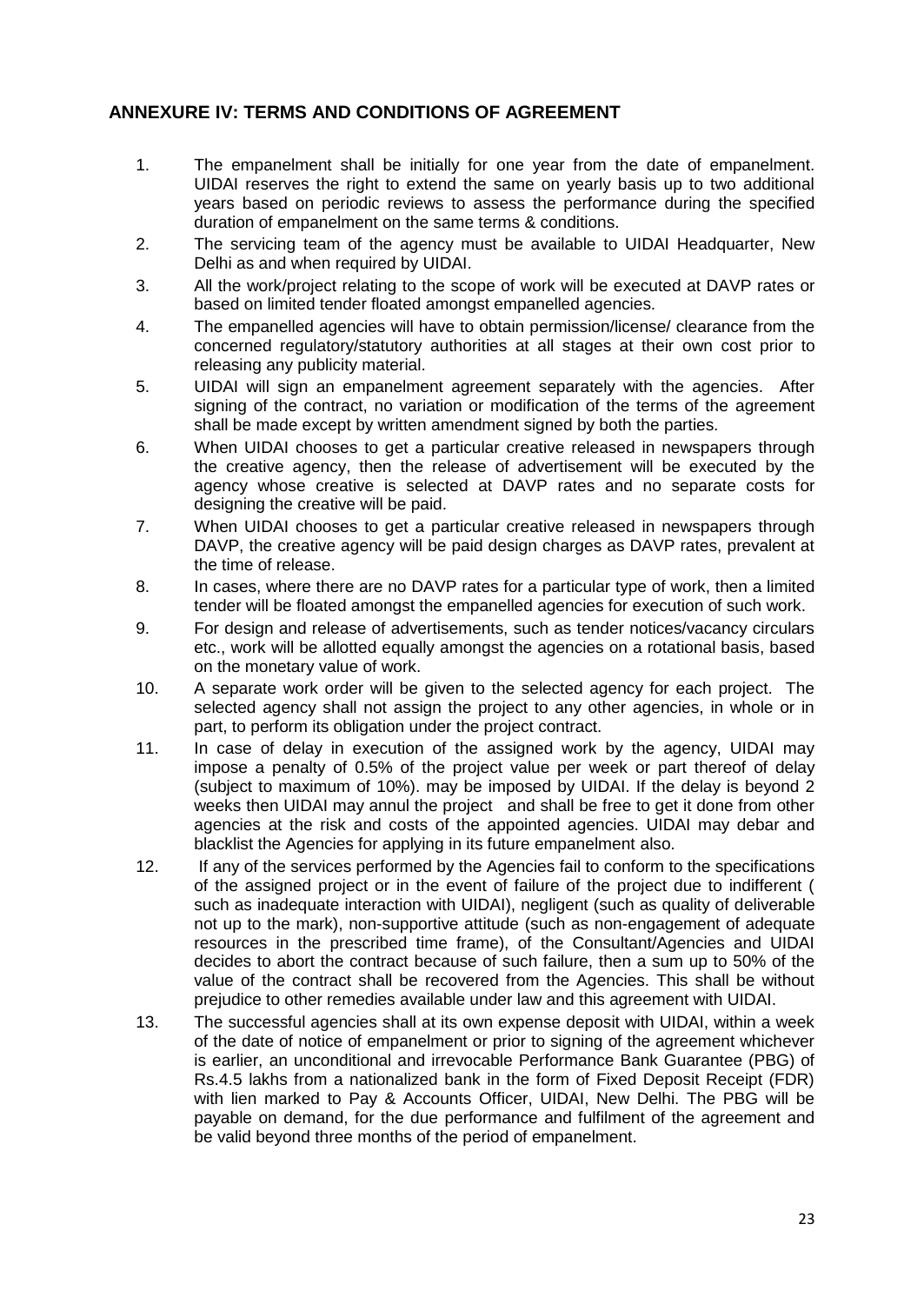- 14. Nothing mentioned herein shall be construed as relationship of master and servant or of principal and agent as between the "UIDAI and "the applicant. No partnership shall be constituted between UIDAI and the applicant by virtue of this Empanelment nor shall either party have powers to make, vary or release contractual obligations on behalf of the other party or represent that by virtue of this or any other Empanelment a partnership has been constituted, or that it has any such power. The applicants shall be fully responsible for the services performed by them or on their behalf.
- 15. The empanelled advertising agency is expected to maintain high level of professional ethics and will not act in any manner, which is detrimental to UIDAI"s interest. Agency will maintain confidentiality on matters disclosed till proper instruction is issued for publication.
- 16. UIDAI will de-empanel the empanelment, if the agency is found to be engaged in corrupt, fraudulent, unfair trade practices, coercive or collusive. These terms are defined as follows:
	- (a) "Corrupt practice" means the offering, giving, receiving or soliciting of anything of value to influence the action of UIDAI or any personnel in contract executions.
	- (b) "Fraudulent practice" means a misrepresentation of facts, in order to influence a procurement process or the execution of a contract, to UIDAI, and includes collusive practice among applicants designed to establish proposal prices at artificially high or non competitive levels and to deprive UIDAI of the benefits of free and open competition.
	- (c) "Unfair trade practices" means supply of services different from what is ordered on, or change in the Scope of Work which was agreed to.
	- (d) "Coercive practices" means harming or threatening to harm, directly or indirectly, persons or their property to influence their participation in the execution of contract.
	- (e) "Collusive practices" means a scheme or arrangement between two or more applicants with or without the knowledge of the UIDAI, designed to establish prices at artificial, non-competitive levels; UIDAI will reject an application for award, if it determines that the applicant recommended for award has, directly or through an agent, engaged in corrupt, fraudulent, unfair trade, coercive or collusive practices in competing for the contract in question.
- 17. Applicable Law would mean the laws and any other instruments having the force of law in India as they may be issued and in force from time to time.
- 18. All legal disputes between the parties shall be subject to the jurisdiction of the Courts situated in New Delhi only.
- 19. The advertisement and marketing material (posts, marketing brochure and postal letters etc.) used by the agencies shall be in accordance with the guidelines laid down by UIDAI from time to time.
- 20. The applicants will indemnify UIDAI against any misuse of Brand Name and Logo. For any misuse of Brand name and logo, the applicant themselves will be held responsible. UIDAI will take necessary legal actions for such cases.
- 21. UIDAI will not be responsible for any miscommunication or harm caused to any party because of any misrepresentation of its name and logo by the applicant.
- 22. Without prejudice to any other right or remedy it may have, either party may terminate the empanelment at any time by giving one month advance notice in writing to the other party.
- 23. UIDAI reserves the right to withdraw/ terminate empanelment in any of following circumstances:
	- a) Applicant becomes insolvent, bankrupt, resolution is passed for the winding up of the applicant"s organization
	- b) Information provided to UIDAI is found to be incorrect;